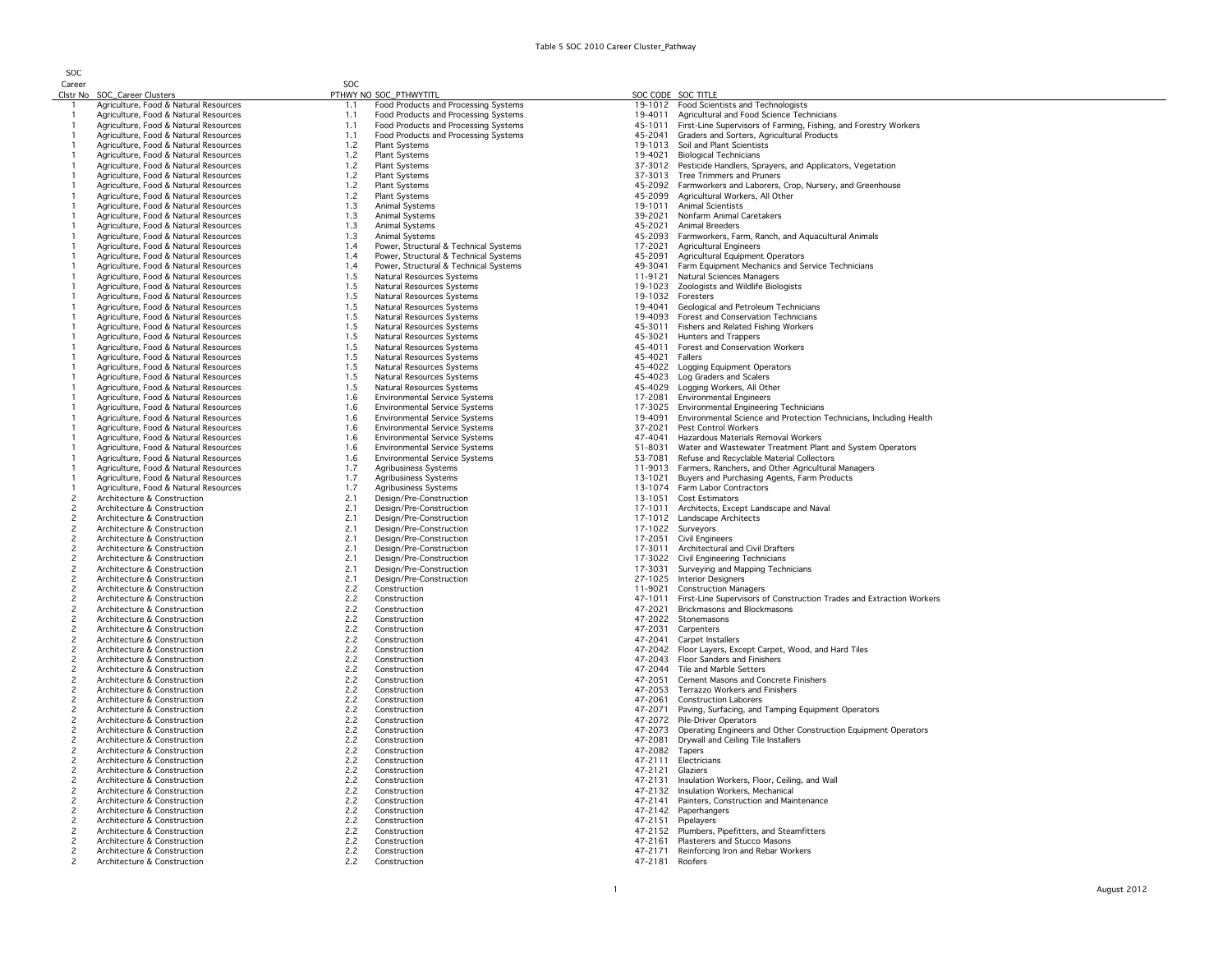SOC

|--|

|                          | Clstr No SOC_Career Clusters                  |     | PTHWY NO SOC_PTHWYTITL |                 | SOC CODE SOC TITLE                                                                      |
|--------------------------|-----------------------------------------------|-----|------------------------|-----------------|-----------------------------------------------------------------------------------------|
| $\mathbf{2}$             | Architecture & Construction                   | 2.2 | Construction           | 47-2211         | Sheet Metal Workers                                                                     |
| $\overline{c}$           | Architecture & Construction                   | 2.2 | Construction           |                 | 47-2221 Structural Iron and Steel Workers                                               |
| 2                        | Architecture & Construction                   | 2.2 | Construction           | 47-2231         | Solar Photovoltaic Installers                                                           |
| $\overline{c}$           | Architecture & Construction                   | 2.2 | Construction           |                 | 47-3011 Helpers--Brickmasons, Blockmasons, Stonemasons, and Tile and Marble Setters     |
| $\overline{c}$           | Architecture & Construction                   | 2.2 | Construction           |                 | 47-3012 Helpers--Carpenters                                                             |
| $\overline{c}$           | Architecture & Construction                   | 2.2 | Construction           |                 | 47-3013 Helpers--Electricians                                                           |
| $\overline{c}$           | Architecture & Construction                   | 2.2 | Construction           |                 | 47-3014 Helpers--Painters, Paperhangers, Plasterers, and Stucco Masons                  |
| $\overline{c}$           | Architecture & Construction                   | 2.2 | Construction           |                 | 47-3015 Helpers--Pipelayers, Plumbers, Pipefitters, and Steamfitters                    |
| $\overline{c}$           | Architecture & Construction                   | 2.2 | Construction           |                 | 47-3016 Helpers--Roofers                                                                |
|                          |                                               |     |                        |                 |                                                                                         |
| $\overline{c}$           | Architecture & Construction                   | 2.2 | Construction           |                 | 47-3019 Helpers, Construction Trades, All Other                                         |
| $\overline{\phantom{0}}$ | Architecture & Construction                   | 2.2 | Construction           |                 | 47-4031 Fence Erectors                                                                  |
| $\overline{c}$           | Architecture & Construction                   | 2.2 | Construction           | 47-4091         | Segmental Pavers                                                                        |
| $\overline{c}$           | Architecture & Construction                   | 2.2 | Construction           |                 | 47-5011 Derrick Operators, Oil and Gas                                                  |
| $\overline{\phantom{0}}$ | Architecture & Construction                   | 2.2 | Construction           |                 | 47-5012 Rotary Drill Operators, Oil and Gas                                             |
| $\overline{\phantom{0}}$ | Architecture & Construction                   | 2.2 | Construction           |                 | 47-5013 Service Unit Operators, Oil, Gas, and Mining                                    |
| $\overline{c}$           | Architecture & Construction                   | 2.2 | Construction           |                 | 47-5021 Earth Drillers, Except Oil and Gas                                              |
| $\overline{c}$           | Architecture & Construction                   | 2.2 | Construction           | 47-5031         | Explosives Workers, Ordnance Handling Experts, and Blasters                             |
| $\overline{c}$           | Architecture & Construction                   | 2.2 | Construction           | 47-5041         | Continuous Mining Machine Operators                                                     |
| $\overline{c}$           | Architecture & Construction                   | 2.2 | Construction           |                 | 47-5042 Mine Cutting and Channeling Machine Operators                                   |
| $\overline{c}$           | Architecture & Construction                   | 2.2 | Construction           |                 | 47-5049 Mining Machine Operators, All Other                                             |
| $\overline{\phantom{0}}$ | Architecture & Construction                   | 2.2 | Construction           |                 | 47-5051 Rock Splitters, Quarry                                                          |
| $\overline{c}$           | Architecture & Construction                   | 2.2 | Construction           | 47-5061         | Roof Bolters, Mining                                                                    |
| $\overline{c}$           | Architecture & Construction                   | 2.2 | Construction           | 47-5071         | Roustabouts, Oil and Gas                                                                |
| $\overline{c}$           |                                               |     |                        | 47-5081         | Helpers--Extraction Workers                                                             |
|                          | Architecture & Construction                   | 2.2 | Construction           |                 |                                                                                         |
| $\overline{c}$           | Architecture & Construction                   | 2.2 | Construction           |                 | 47-5099 Extraction Workers, All Other                                                   |
| $\overline{c}$           | Architecture & Construction                   | 2.2 | Construction           | 49-9095         | Manufactured Building and Mobile Home Installers                                        |
| $\overline{c}$           | Architecture & Construction                   | 2.2 | Construction           | 49-9096 Riggers |                                                                                         |
| $\overline{c}$           | Architecture & Construction                   | 2.2 | Construction           |                 | 51-2041 Structural Metal Fabricators and Fitters                                        |
| $\overline{c}$           | Architecture & Construction                   | 2.2 | Construction           | 53-7011         | Conveyor Operators and Tenders                                                          |
| $\overline{c}$           | Architecture & Construction                   | 2.2 | Construction           |                 | 53-7021 Crane and Tower Operators                                                       |
| $\overline{c}$           | Architecture & Construction                   | 2.2 | Construction           |                 | 53-7031 Dredge Operators                                                                |
| $\overline{c}$           | Architecture & Construction                   | 2.2 | Construction           |                 | 53-7032 Excavating and Loading Machine and Dragline Operators                           |
| $\overline{c}$           | Architecture & Construction                   | 2.2 | Construction           |                 | 53-7033 Loading Machine Operators, Underground Mining                                   |
| $\overline{c}$           | Architecture & Construction                   | 2.2 | Construction           |                 | 53-7041 Hoist and Winch Operators                                                       |
| $\overline{\phantom{0}}$ | Architecture & Construction                   | 2.3 | Maintenance/Operations |                 | 37-1012 First-Line Supervisors of Landscaping, Lawn Service, and Groundskeeping Workers |
| $\overline{c}$           | Architecture & Construction                   | 2.3 | Maintenance/Operations |                 | 37-3011 Landscaping and Groundskeeping Workers                                          |
| $\overline{c}$           |                                               | 2.3 |                        |                 | 37-3019 Grounds Maintenance Workers, All Other                                          |
|                          | Architecture & Construction                   |     | Maintenance/Operations |                 |                                                                                         |
| $\overline{c}$           | Architecture & Construction                   | 2.3 | Maintenance/Operations | 47-2011         | Boilermakers                                                                            |
| $\overline{\phantom{0}}$ | Architecture & Construction                   | 2.3 | Maintenance/Operations | 47-4021         | Elevator Installers and Repairers                                                       |
| $\overline{c}$           | Architecture & Construction                   | 2.3 | Maintenance/Operations | 47-4051         | Highway Maintenance Workers                                                             |
| $\overline{c}$           | Architecture & Construction                   | 2.3 | Maintenance/Operations | 47-4071         | Septic Tank Servicers and Sewer Pipe Cleaners                                           |
| $\overline{c}$           | Architecture & Construction                   | 2.3 | Maintenance/Operations | 47-4099         | Construction and Related Workers, All Other                                             |
| $\overline{c}$           | Architecture & Construction                   | 2.3 | Maintenance/Operations |                 | 49-9011 Mechanical Door Repairers                                                       |
| $\overline{c}$           | Architecture & Construction                   | 2.3 | Maintenance/Operations |                 | 49-9012 Control and Valve Installers and Repairers, Except Mechanical Door              |
| $\overline{\phantom{0}}$ | Architecture & Construction                   | 2.3 | Maintenance/Operations |                 | 49-9021 Heating, Air Conditioning, and Refrigeration Mechanics and Installers           |
| $\overline{c}$           | Architecture & Construction                   | 2.3 | Maintenance/Operations |                 | 49-9044 Millwrights                                                                     |
| $\overline{c}$           | Architecture & Construction                   | 2.3 | Maintenance/Operations |                 | 49-9045 Refractory Materials Repairers, Except Brickmasons                              |
| $\overline{c}$           | Architecture & Construction                   | 2.3 | Maintenance/Operations | 49-9051         | Electrical Power-Line Installers and Repairers                                          |
| $\overline{c}$           | Architecture & Construction                   | 2.3 | Maintenance/Operations |                 | 49-9092 Commercial Divers                                                               |
| $\overline{c}$           | Architecture & Construction                   | 2.3 | Maintenance/Operations | 49-9098         |                                                                                         |
|                          |                                               |     |                        |                 | Helpers--Installation, Maintenance, and Repair Workers                                  |
| $\overline{c}$           | Architecture & Construction                   | 2.3 | Maintenance/Operations | 51-8021         | <b>Stationary Engineers and Boiler Operators</b>                                        |
| 3                        | Arts, Audio/Video Technology & Communications | 3.2 | Printing Technology    | 43-9031         | Desktop Publishers                                                                      |
| 3                        | Arts, Audio/Video Technology & Communications | 3.2 | Printing Technology    | 43-9081         | Proofreaders and Copy Markers                                                           |
| 3                        | Arts, Audio/Video Technology & Communications | 3.2 | Printing Technology    |                 | 51-5111 Prepress Technicians and Workers                                                |
| $\overline{\mathbf{3}}$  | Arts, Audio/Video Technology & Communications | 3.2 | Printing Technology    |                 | 51-5112 Printing Press Operators                                                        |
| $\overline{\mathbf{3}}$  | Arts, Audio/Video Technology & Communications | 3.2 | Printing Technology    |                 | 51-5113 Print Binding and Finishing Workers                                             |
| 3                        | Arts, Audio/Video Technology & Communications | 3.3 | Visual Arts            |                 | 27-1011 Art Directors                                                                   |
| 3                        | Arts, Audio/Video Technology & Communications | 3.3 | Visual Arts            |                 | 27-1012 Craft Artists                                                                   |
| 3                        | Arts, Audio/Video Technology & Communications | 3.3 | Visual Arts            |                 | 27-1013 Fine Artists, Including Painters, Sculptors, and Illustrators                   |
| 3                        | Arts, Audio/Video Technology & Communications | 3.3 | Visual Arts            |                 | 27-1014 Multimedia Artists and Animators                                                |
| 3                        | Arts, Audio/Video Technology & Communications | 3.3 | Visual Arts            |                 | 27-1019 Artists and Related Workers, All Other                                          |
| 3                        | Arts, Audio/Video Technology & Communications | 3.3 | Visual Arts            |                 | 27-1021 Commercial and Industrial Designers                                             |
| 3                        | Arts, Audio/Video Technology & Communications | 3.3 | Visual Arts            |                 | 27-1022 Fashion Designers                                                               |
| 3                        | Arts, Audio/Video Technology & Communications | 3.3 | Visual Arts            |                 | 27-1023 Floral Designers                                                                |
| 3                        |                                               |     |                        |                 |                                                                                         |
|                          | Arts, Audio/Video Technology & Communications | 3.3 | Visual Arts            |                 | 27-1024 Graphic Designers                                                               |
| 3                        | Arts, Audio/Video Technology & Communications | 3.3 | Visual Arts            |                 | 27-1027 Set and Exhibit Designers                                                       |
| 3                        | Arts, Audio/Video Technology & Communications | 3.3 | Visual Arts            |                 | 27-1029 Designers, All Other                                                            |
| 3                        | Arts, Audio/Video Technology & Communications | 3.4 | Performing Arts        | 13-1011         | Agents and Business Managers of Artists, Performers, and Athletes                       |
| 3                        | Arts, Audio/Video Technology & Communications | 3.4 | Performing Arts        | 27-2011 Actors  |                                                                                         |
| 3                        | Arts, Audio/Video Technology & Communications | 3.4 | Performing Arts        |                 | 27-2012 Producers and Directors                                                         |
| 3                        | Arts, Audio/Video Technology & Communications | 3.4 | Performing Arts        | 27-2031         | Dancers                                                                                 |
| 3                        | Arts, Audio/Video Technology & Communications | 3.4 | Performing Arts        | 27-2032         | Choreographers                                                                          |
| 3                        | Arts, Audio/Video Technology & Communications | 3.4 | Performing Arts        | 27-2041         | Music Directors and Composers                                                           |
| 3                        | Arts, Audio/Video Technology & Communications | 3.4 | Performing Arts        |                 | 27-2042 Musicians and Singers                                                           |
| 3                        | Arts, Audio/Video Technology & Communications | 3.4 | Performing Arts        |                 | 27-2099 Entertainers and Performers, Sports and Related Workers, All Other              |
| 3                        | Arts, Audio/Video Technology & Communications | 3.4 | Performing Arts        |                 | 27-3012 Public Address System and Other Announcers                                      |
|                          |                                               |     |                        |                 |                                                                                         |
|                          |                                               |     |                        |                 |                                                                                         |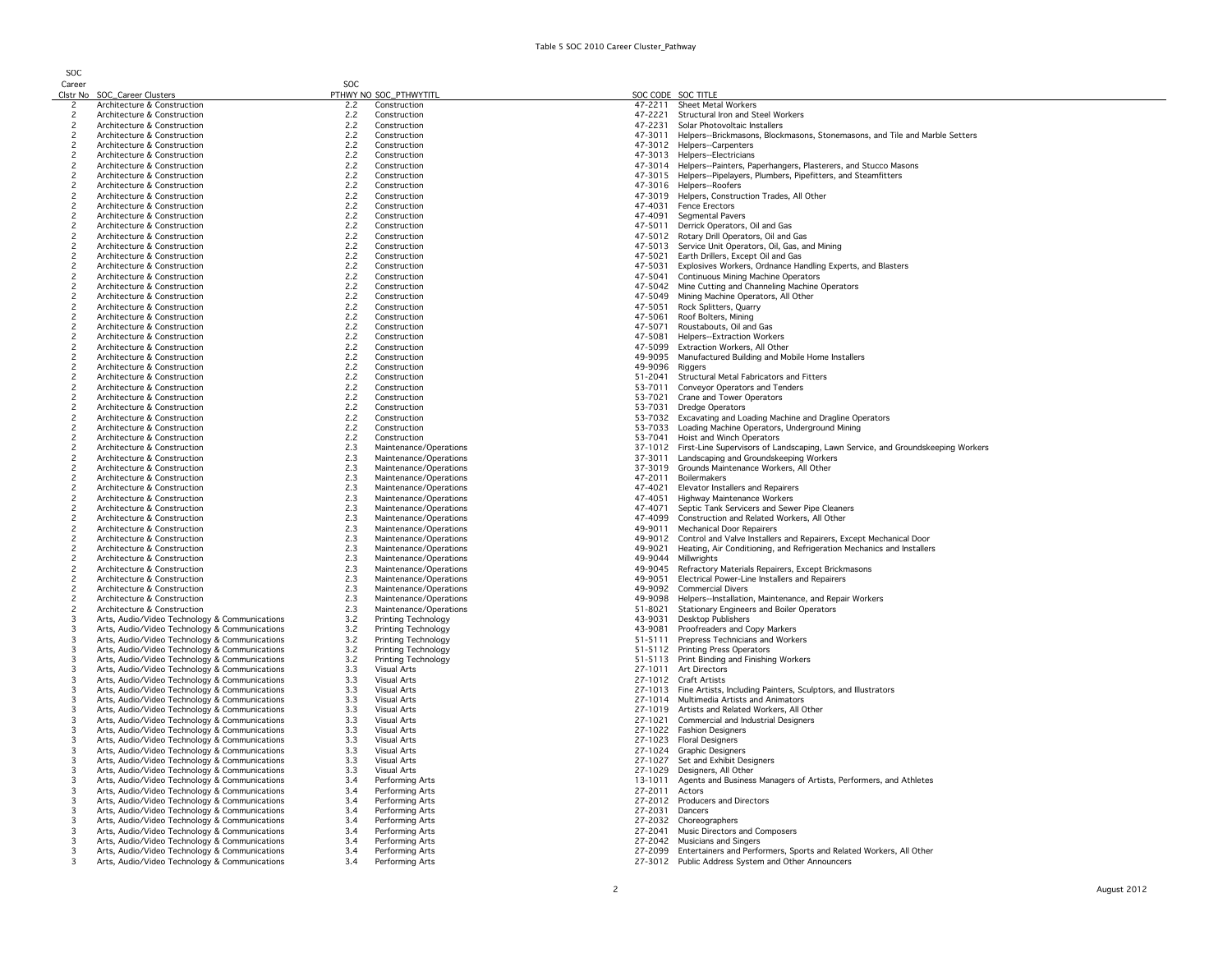| Career         |                                                 | <b>SOC</b> |                                           |         |                                                                                 |
|----------------|-------------------------------------------------|------------|-------------------------------------------|---------|---------------------------------------------------------------------------------|
|                | Clstr No SOC_Career Clusters                    |            | PTHWY NO SOC_PTHWYTITL                    |         | SOC CODE SOC TITLE                                                              |
| $\overline{3}$ | Arts, Audio/Video Technology & Communications   | 3.4        | Performing Arts                           | 39-3092 | <b>Costume Attendants</b>                                                       |
|                | Arts, Audio/Video Technology & Communications   | 3.4        | Performing Arts                           | 39-5091 | Makeup Artists, Theatrical and Performance                                      |
|                | Arts, Audio/Video Technology & Communications   | 3.5        | Journalism and Broadcasting               | 27-3011 | Radio and Television Announcers                                                 |
|                |                                                 |            |                                           |         |                                                                                 |
| $\overline{3}$ | Arts, Audio/Video Technology & Communications   | 3.5        | Journalism and Broadcasting               | 27-3021 | <b>Broadcast News Analysts</b>                                                  |
| $\overline{3}$ | Arts, Audio/Video Technology & Communications   | 3.5        | Journalism and Broadcasting               |         | 27-3022 Reporters and Correspondents                                            |
| $\overline{3}$ | Arts, Audio/Video Technology & Communications   | 3.5        | Journalism and Broadcasting               | 27-3041 | Editors                                                                         |
| $\overline{3}$ | Arts, Audio/Video Technology & Communications   | 3.5        | Journalism and Broadcasting               | 27-3042 | <b>Technical Writers</b>                                                        |
| $\overline{3}$ | Arts, Audio/Video Technology & Communications   | 3.5        | Journalism and Broadcasting               |         | 27-3043 Writers and Authors                                                     |
| $\overline{3}$ | Arts, Audio/Video Technology & Communications   | 3.5        | Journalism and Broadcasting               | 27-3099 | Media and Communication Workers, All Other                                      |
| 3              | Arts, Audio/Video Technology & Communications   | 3.5        | Journalism and Broadcasting               |         | 27-4011 Audio and Video Equipment Technicians                                   |
| 3              | Arts, Audio/Video Technology & Communications   | 3.5        | Journalism and Broadcasting               | 27-4012 | <b>Broadcast Technicians</b>                                                    |
| 3              |                                                 | 3.5        | Journalism and Broadcasting               |         | 27-4013 Radio Operators                                                         |
|                | Arts, Audio/Video Technology & Communications   |            |                                           |         |                                                                                 |
| 3              | Arts, Audio/Video Technology & Communications   | 3.5        | Journalism and Broadcasting               |         | 27-4014 Sound Engineering Technicians                                           |
| 3              | Arts, Audio/Video Technology & Communications   | 3.5        | Journalism and Broadcasting               | 27-4021 | Photographers                                                                   |
| 3              | Arts, Audio/Video Technology & Communications   | 3.5        | Journalism and Broadcasting               | 27-4031 | Camera Operators, Television, Video, and Motion Picture                         |
| 3              | Arts, Audio/Video Technology & Communications   | 3.5        | Journalism and Broadcasting               | 27-4032 | Film and Video Editors                                                          |
| 3              | Arts, Audio/Video Technology & Communications   | 3.5        | Journalism and Broadcasting               | 27-4099 | Media and Communication Equipment Workers, All Other                            |
| 3              | Arts, Audio/Video Technology & Communications   | 3.6        | Telecommunications                        | 49-2022 | Telecommunications Equipment Installers and Repairers, Except Line Installers   |
| 3              | Arts, Audio/Video Technology & Communications   | 3.6        | Telecommunications                        | 49-9052 | Telecommunications Line Installers and Repairers                                |
| $\overline{4}$ |                                                 |            |                                           |         |                                                                                 |
|                | Business Management & Administration            | 4.1        | General Management                        | 11-9199 | Managers, All Other                                                             |
| $\overline{4}$ | Business Management & Administration            | 4.1        | General Management                        | 11-1011 | <b>Chief Executives</b>                                                         |
| $\overline{4}$ | Business Management & Administration            | 4.1        | General Management                        | 11-1021 | General and Operations Managers                                                 |
| $\overline{4}$ | Business Management & Administration            | 4.2        | <b>Business Information Management</b>    | 11-3021 | Computer and Information Systems Managers                                       |
| $\overline{4}$ | Business Management & Administration            | 4.3        | Human Resources Management                | 11-3111 | <b>Compensation and Benefits Managers</b>                                       |
|                | <b>Business Management &amp; Administration</b> | 4.3        | Human Resources Management                | 11-3121 | Human Resources Managers                                                        |
| $\overline{4}$ | Business Management & Administration            | 4.3        | Human Resources Management                |         | 11-3131 Training and Development Managers                                       |
| $\overline{4}$ | Business Management & Administration            | 4.3        | Human Resources Management                | 13-1071 | Human Resources Specialists                                                     |
| $\overline{4}$ |                                                 |            |                                           |         |                                                                                 |
|                | Business Management & Administration            | 4.3        | Human Resources Management                |         | 13-1075 Labor Relations Specialists                                             |
| $\overline{4}$ | Business Management & Administration            | 4.3        | Human Resources Management                |         | 13-1141 Compensation, Benefits, and Job Analysis Specialists                    |
| $\overline{4}$ | Business Management & Administration            | 4.3        | Human Resources Management                |         | 13-1151 Training and Development Specialists                                    |
| $\overline{4}$ | Business Management & Administration            | 4.4        | <b>Operations Management</b>              | 11-3011 | Administrative Services Managers                                                |
| $\overline{4}$ | Business Management & Administration            | 4.4        | <b>Operations Management</b>              | 11-3051 | <b>Industrial Production Managers</b>                                           |
| $\overline{4}$ | Business Management & Administration            | 4.4        | <b>Operations Management</b>              | 11-3061 | <b>Purchasing Managers</b>                                                      |
| $\overline{4}$ | Business Management & Administration            | 4.4        | <b>Operations Management</b>              | 13-1111 | Management Analysts                                                             |
| $\overline{4}$ | Business Management & Administration            | 4.4        | <b>Operations Management</b>              | 13-1121 | Meeting, Convention, and Event Planners                                         |
| $\overline{4}$ |                                                 | 4.4        | <b>Operations Management</b>              | 13-1131 | Fundraisers                                                                     |
|                | Business Management & Administration            |            |                                           |         |                                                                                 |
|                | Business Management & Administration            | 4.4        | <b>Operations Management</b>              | 13-1199 | Business Operations Specialists, All Other                                      |
| $\overline{4}$ | Business Management & Administration            | 4.4        | <b>Operations Management</b>              | 15-2031 | <b>Operations Research Analysts</b>                                             |
| $\overline{4}$ | Business Management & Administration            | 4.5        | Administrative Support                    | 43-1011 | First-Line Supervisors of Office and Administrative Support Workers             |
| $\overline{4}$ | Business Management & Administration            | 4.5        | Administrative Support                    | 43-2011 | Switchboard Operators, Including Answering Service                              |
| $\overline{4}$ | Business Management & Administration            | 4.5        | Administrative Support                    | 43-2021 | <b>Telephone Operators</b>                                                      |
| $\overline{4}$ | Business Management & Administration            | 4.5        | Administrative Support                    | 43-2099 | Communications Equipment Operators, All Other                                   |
| $\overline{4}$ | Business Management & Administration            | 4.5        | Administrative Support                    | 43-3031 | Bookkeeping, Accounting, and Auditing Clerks                                    |
| $\overline{4}$ |                                                 | 4.5        |                                           |         | Payroll and Timekeeping Clerks                                                  |
|                | Business Management & Administration            |            | Administrative Support                    | 43-3051 |                                                                                 |
| $\overline{4}$ | Business Management & Administration            | 4.5        | Administrative Support                    | 43-3061 | Procurement Clerks                                                              |
| $\overline{4}$ | Business Management & Administration            | 4.5        | Administrative Support                    | 43-4021 | Correspondence Clerks                                                           |
| $\overline{4}$ | Business Management & Administration            | 4.5        | Administrative Support                    | 43-4051 | <b>Customer Service Representatives</b>                                         |
| $\overline{4}$ | <b>Business Management &amp; Administration</b> | 4.5        | Administrative Support                    | 43-4071 | File Clerks                                                                     |
| $\overline{4}$ | <b>Business Management &amp; Administration</b> | 4.5        | Administrative Support                    | 43-4111 | Interviewers, Except Eligibility and Loan                                       |
| $\overline{4}$ | Business Management & Administration            | 4.5        | Administrative Support                    | 43-4121 | Library Assistants, Clerical                                                    |
| $\overline{4}$ | Business Management & Administration            | 4.5        | Administrative Support                    | 43-4141 | New Accounts Clerks                                                             |
| $\overline{4}$ | Business Management & Administration            | 4.5        | Administrative Support                    | 43-4151 | Order Clerks                                                                    |
|                |                                                 |            |                                           |         |                                                                                 |
| $\overline{4}$ | Business Management & Administration            | 4.5        | Administrative Support                    | 43-4161 | Human Resources Assistants, Except Payroll and Timekeeping                      |
| $\overline{4}$ | Business Management & Administration            | 4.5        | Administrative Support                    | 43-4171 | Receptionists and Information Clerks                                            |
| $\overline{4}$ | Business Management & Administration            | 4.5        | Administrative Support                    |         | 43-4199 Information and Record Clerks, All Other                                |
| $\overline{4}$ | Business Management & Administration            | 4.5        | Administrative Support                    | 43-5041 | Meter Readers, Utilities                                                        |
| $\overline{4}$ | Business Management & Administration            | 4.5        | Administrative Support                    | 43-5051 | Postal Service Clerks                                                           |
| $\overline{4}$ | Business Management & Administration            | 4.5        | Administrative Support                    |         | 43-5052 Postal Service Mail Carriers                                            |
| $\overline{4}$ | Business Management & Administration            | 4.5        | Administrative Support                    | 43-5053 | Postal Service Mail Sorters, Processors, and Processing Machine Operators       |
| $\overline{4}$ | Business Management & Administration            | 4.5        | Administrative Support                    | 43-5071 | Shipping, Receiving, and Traffic Clerks                                         |
|                | Business Management & Administration            | 4.5        | Administrative Support                    | 43-5081 | Stock Clerks and Order Fillers                                                  |
| $\overline{4}$ |                                                 | 4.5        |                                           | 43-6011 |                                                                                 |
|                | Business Management & Administration            |            | Administrative Support                    |         | Executive Secretaries and Executive Administrative Assistants                   |
| $\overline{4}$ | Business Management & Administration            | 4.5        | Administrative Support                    | 43-6014 | Secretaries and Administrative Assistants, Except Legal, Medical, and Executive |
| $\overline{4}$ | Business Management & Administration            | 4.5        | Administrative Support                    | 43-9011 | <b>Computer Operators</b>                                                       |
| $\overline{4}$ | <b>Business Management &amp; Administration</b> | 4.5        | Administrative Support                    | 43-9021 | Data Entry Keyers                                                               |
| $\overline{4}$ | Business Management & Administration            | 4.5        | Administrative Support                    | 43-9022 | Word Processors and Typists                                                     |
| $\overline{4}$ | <b>Business Management &amp; Administration</b> | 4.5        | Administrative Support                    | 43-9051 | Mail Clerks and Mail Machine Operators, Except Postal Service                   |
| $\overline{4}$ | Business Management & Administration            | 4.5        | Administrative Support                    | 43-9061 | Office Clerks, General                                                          |
| $\overline{4}$ | Business Management & Administration            | 4.5        | Administrative Support                    | 43-9071 | Office Machine Operators, Except Computer                                       |
| $\overline{4}$ | Business Management & Administration            | 4.5        | Administrative Support                    | 43-9199 | Office and Administrative Support Workers, All Other                            |
| $\overline{5}$ | Education & Training                            |            |                                           |         |                                                                                 |
|                |                                                 | 5.1        | Administration and Administrative Support | 11-9031 | Education Administrators, Preschool and Childcare Center/Program                |
| 5              | <b>Education &amp; Training</b>                 | 5.1        | Administration and Administrative Support |         | 11-9032 Education Administrators, Elementary and Secondary School               |
| 5              | <b>Education &amp; Training</b>                 | 5.1        | Administration and Administrative Support |         | 11-9033 Education Administrators, Postsecondary                                 |
| 5              | <b>Education &amp; Training</b>                 | 5.1        | Administration and Administrative Support |         | 11-9039 Education Administrators, All Other                                     |
| -5             | <b>Education &amp; Training</b>                 | 5.2        | Professional Support Services             |         | 21-1012 Educational, Guidance, School, and Vocational Counselors                |
| -5             | <b>Education &amp; Training</b>                 | 5.2        | Professional Support Services             |         | 25-4011 Archivists                                                              |
|                |                                                 |            |                                           |         |                                                                                 |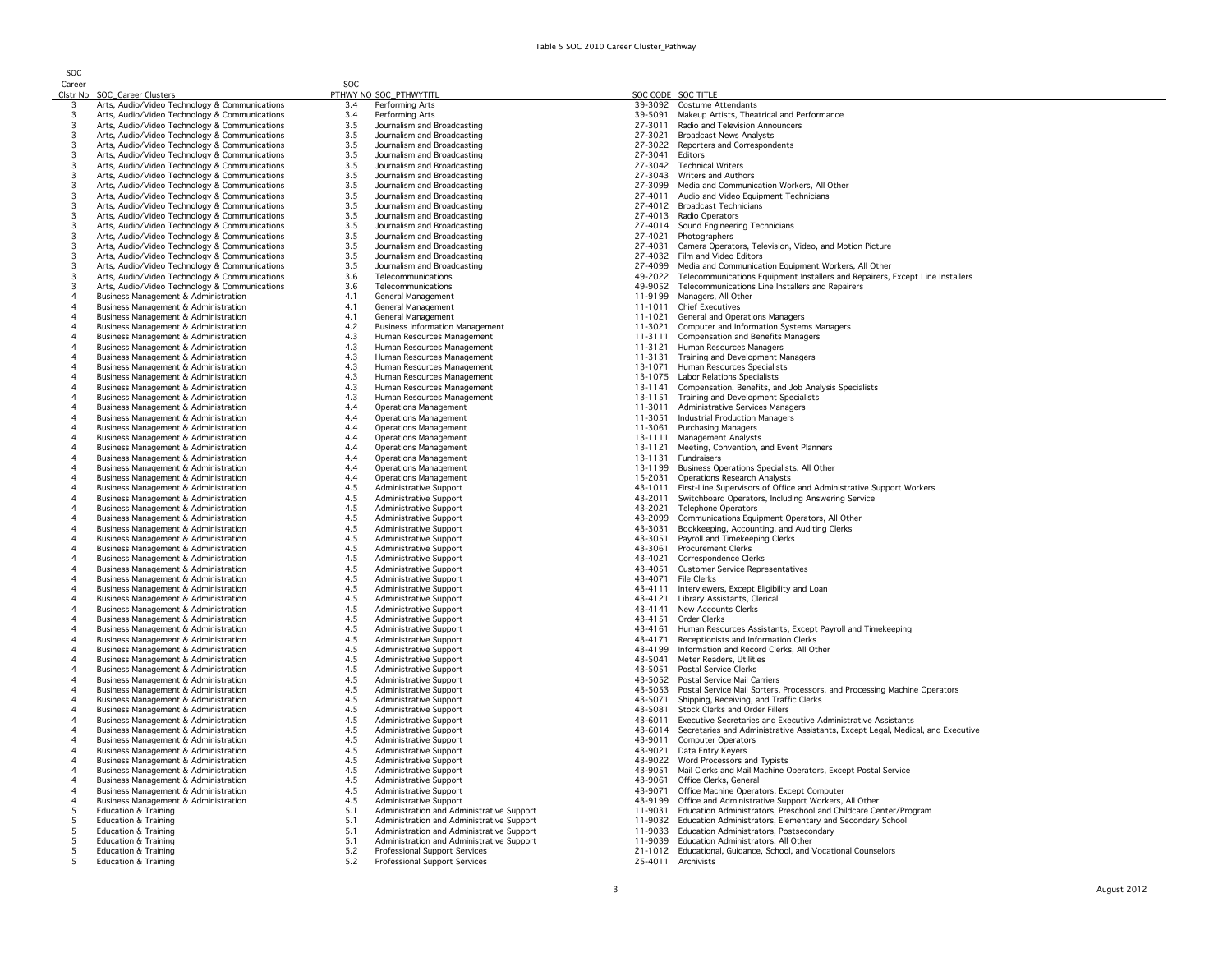SOC

|          | Clstr No SOC_Career Clusters                            |            | PTHWY NO SOC_PTHWYTITL                 |                    | SOC CODE SOC TITLE                                                                                              |
|----------|---------------------------------------------------------|------------|----------------------------------------|--------------------|-----------------------------------------------------------------------------------------------------------------|
| 5        | Education & Training                                    | 5.2        | Professional Support Services          | 25-4012 Curators   |                                                                                                                 |
| 5        | <b>Education &amp; Training</b>                         | 5.2        | Professional Support Services          | 25-4013            | Museum Technicians and Conservators                                                                             |
| -5       | <b>Education &amp; Training</b>                         | 5.2        | Professional Support Services          | 25-4021            | Librarians                                                                                                      |
| -5       | <b>Education &amp; Training</b>                         | 5.2        | Professional Support Services          | 25-4031            | Library Technicians                                                                                             |
| - 5      | <b>Education &amp; Training</b>                         | 5.2        | Professional Support Services          | 25-9011            | Audio-Visual and Multimedia Collections Specialists                                                             |
| 5        | <b>Education &amp; Training</b>                         | 5.2        | Professional Support Services          | 25-9031            | <b>Instructional Coordinators</b>                                                                               |
| -5       | <b>Education &amp; Training</b>                         | 5.2        | Professional Support Services          | 27-3091            | Interpreters and Translators                                                                                    |
| 5        | <b>Education &amp; Training</b>                         | 5.3        | Teaching/Training                      | 25-1011            | Business Teachers, Postsecondary                                                                                |
| 5        | <b>Education &amp; Training</b>                         | 5.3        | Teaching/Training                      | 25-1021            | Computer Science Teachers, Postsecondary                                                                        |
| 5        | <b>Education &amp; Training</b>                         | 5.3        | Teaching/Training                      |                    | 25-1022 Mathematical Science Teachers, Postsecondary                                                            |
| 5        | <b>Education &amp; Training</b>                         | 5.3        | Teaching/Training                      | 25-1031            | Architecture Teachers, Postsecondary                                                                            |
| 5        | <b>Education &amp; Training</b>                         | 5.3        | Teaching/Training                      |                    | 25-1032 Engineering Teachers, Postsecondary                                                                     |
| 5        | <b>Education &amp; Training</b>                         | 5.3        | Teaching/Training                      |                    | 25-1041 Agricultural Sciences Teachers, Postsecondary                                                           |
| 5        | <b>Education &amp; Training</b>                         | 5.3        | Teaching/Training                      |                    | 25-1042 Biological Science Teachers, Postsecondary                                                              |
| 5        | Education & Training                                    | 5.3        | Teaching/Training                      |                    | 25-1043 Forestry and Conservation Science Teachers, Postsecondary                                               |
| 5        | <b>Education &amp; Training</b>                         | 5.3        | Teaching/Training                      |                    | 25-1051 Atmospheric, Earth, Marine, and Space Sciences Teachers, Postsecondary                                  |
| 5        | <b>Education &amp; Training</b>                         | 5.3        | Teaching/Training                      |                    | 25-1052 Chemistry Teachers, Postsecondary                                                                       |
| 5        | Education & Training                                    | 5.3        | Teaching/Training                      |                    | 25-1053 Environmental Science Teachers, Postsecondary                                                           |
| 5        | <b>Education &amp; Training</b>                         | 5.3        | Teaching/Training                      |                    | 25-1054 Physics Teachers, Postsecondary                                                                         |
| 5        | <b>Education &amp; Training</b>                         | 5.3        | Teaching/Training                      |                    | 25-1061 Anthropology and Archeology Teachers, Postsecondary                                                     |
| -5       | Education & Training<br><b>Education &amp; Training</b> | 5.3<br>5.3 | Teaching/Training<br>Teaching/Training |                    | 25-1062 Area, Ethnic, and Cultural Studies Teachers, Postsecondary<br>25-1063 Economics Teachers, Postsecondary |
| -5<br>-5 | Education & Training                                    | 5.3        | Teaching/Training                      |                    | 25-1064 Geography Teachers, Postsecondary                                                                       |
| -5       | Education & Training                                    | 5.3        | Teaching/Training                      |                    | 25-1065 Political Science Teachers, Postsecondary                                                               |
| -5       | Education & Training                                    | 5.3        | Teaching/Training                      |                    | 25-1066 Psychology Teachers, Postsecondary                                                                      |
| 5        | <b>Education &amp; Training</b>                         | 5.3        | Teaching/Training                      |                    | 25-1067 Sociology Teachers, Postsecondary                                                                       |
| 5        | Education & Training                                    | 5.3        | Teaching/Training                      | 25-1069            | Social Sciences Teachers, Postsecondary, All Other                                                              |
| 5        | Education & Training                                    | 5.3        | Teaching/Training                      | 25-1071            | Health Specialties Teachers, Postsecondary                                                                      |
| 5        | <b>Education &amp; Training</b>                         | 5.3        | Teaching/Training                      | 25-1072            | Nursing Instructors and Teachers, Postsecondary                                                                 |
| 5        | Education & Training                                    | 5.3        | Teaching/Training                      | 25-1081            | Education Teachers, Postsecondary                                                                               |
| 5        | Education & Training                                    | 5.3        | Teaching/Training                      |                    | 25-1082 Library Science Teachers, Postsecondary                                                                 |
| 5        | <b>Education &amp; Training</b>                         | 5.3        | Teaching/Training                      | 25-1111            | Criminal Justice and Law Enforcement Teachers, Postsecondary                                                    |
| 5        | <b>Education &amp; Training</b>                         | 5.3        | Teaching/Training                      |                    | 25-1112 Law Teachers, Postsecondary                                                                             |
| 5        | <b>Education &amp; Training</b>                         | 5.3        | Teaching/Training                      |                    | 25-1113 Social Work Teachers, Postsecondary                                                                     |
| 5        | <b>Education &amp; Training</b>                         | 5.3        | Teaching/Training                      |                    | 25-1121 Art, Drama, and Music Teachers, Postsecondary                                                           |
| 5        | <b>Education &amp; Training</b>                         | 5.3        | Teaching/Training                      |                    | 25-1122 Communications Teachers, Postsecondary                                                                  |
| 5        | <b>Education &amp; Training</b>                         | 5.3        | Teaching/Training                      |                    | 25-1123 English Language and Literature Teachers, Postsecondary                                                 |
| 5        | <b>Education &amp; Training</b>                         | 5.3        | Teaching/Training                      |                    | 25-1124 Foreign Language and Literature Teachers, Postsecondary                                                 |
| -5       | <b>Education &amp; Training</b>                         | 5.3        | Teaching/Training                      |                    | 25-1125 History Teachers, Postsecondary                                                                         |
| 5        | <b>Education &amp; Training</b>                         | 5.3        | Teaching/Training                      |                    | 25-1126 Philosophy and Religion Teachers, Postsecondary                                                         |
| -5       | <b>Education &amp; Training</b>                         | 5.3        | Teaching/Training                      |                    | 25-1191 Graduate Teaching Assistants                                                                            |
| -5       | <b>Education &amp; Training</b>                         | 5.3        | Teaching/Training                      |                    | 25-1192 Home Economics Teachers, Postsecondary                                                                  |
| 5        | <b>Education &amp; Training</b>                         | 5.3        | Teaching/Training                      |                    | 25-1193 Recreation and Fitness Studies Teachers, Postsecondary                                                  |
| 5        | <b>Education &amp; Training</b>                         | 5.3        | Teaching/Training                      |                    | 25-1194 Vocational Education Teachers, Postsecondary                                                            |
| 5        | <b>Education &amp; Training</b>                         | 5.3        | Teaching/Training                      |                    | 25-1199 Postsecondary Teachers, All Other                                                                       |
| 5        | <b>Education &amp; Training</b>                         | 5.3        | Teaching/Training                      |                    | 25-2011 Preschool Teachers, Except Special Education                                                            |
| 5        | <b>Education &amp; Training</b>                         | 5.3        | Teaching/Training                      |                    | 25-2012 Kindergarten Teachers, Except Special Education                                                         |
| 5        | Education & Training                                    | 5.3        | Teaching/Training                      |                    | 25-2021 Elementary School Teachers, Except Special Education                                                    |
| 5        | Education & Training                                    | 5.3        | Teaching/Training                      |                    | 25-2022 Middle School Teachers, Except Special and Career/Technical Education                                   |
| 5        | <b>Education &amp; Training</b>                         | 5.3        | Teaching/Training                      |                    | 25-2023 Career/Technical Education Teachers, Middle School                                                      |
| 5        | <b>Education &amp; Training</b>                         | 5.3        | Teaching/Training                      |                    | 25-2031 Secondary School Teachers, Except Special and Career/Technical Education                                |
| 5        | Education & Training                                    | 5.3        | Teaching/Training                      |                    | 25-2032 Career/Technical Education Teachers, Secondary School                                                   |
| 5        | <b>Education &amp; Training</b>                         | 5.3        | Teaching/Training                      | 25-2051            | Special Education Teachers, Preschool                                                                           |
| 5        | <b>Education &amp; Training</b>                         | 5.3        | Teaching/Training                      |                    | 25-2052 Special Education Teachers, Kindergarten and Elementary School                                          |
| 5        | <b>Education &amp; Training</b>                         | 5.3        | Teaching/Training                      |                    | 25-2053 Special Education Teachers, Middle School                                                               |
| 5        | <b>Education &amp; Training</b>                         | 5.3        | Teaching/Training                      |                    | 25-2054 Special Education Teachers, Secondary School                                                            |
| 5        | <b>Education &amp; Training</b>                         | 5.3<br>5.3 | Teaching/Training                      | 25-2059            | Special Education Teachers, All Other                                                                           |
| -5       | Education & Training                                    |            | Teaching/Training                      |                    | 25-3011 Adult Basic and Secondary Education and Literacy Teachers and Instructors                               |
| -5<br>-5 | Education & Training                                    | 5.3<br>5.3 | Teaching/Training<br>Teaching/Training | 25-3021<br>25-3099 | Self-Enrichment Education Teachers                                                                              |
| -5       | Education & Training<br><b>Education &amp; Training</b> | 5.3        | Teaching/Training                      | 25-9021            | Teachers and Instructors, All Other<br>Farm and Home Management Advisors                                        |
| -5       | <b>Education &amp; Training</b>                         | 5.3        | Teaching/Training                      | 25-9041            | <b>Teacher Assistants</b>                                                                                       |
| -5       | Education & Training                                    | 5.3        | Teaching/Training                      | 25-9099            | Education, Training, and Library Workers, All Other                                                             |
| 5        | <b>Education &amp; Training</b>                         | 5.3        | Teaching/Training                      | 27-2022            | Coaches and Scouts                                                                                              |
| 6        | Finance                                                 | 6.1        | Securities & Investments               |                    | 13-2052 Personal Financial Advisors                                                                             |
| 6        | Finance                                                 | 6.1        | Securities & Investments               |                    | 13-2099 Financial Specialists, All Other                                                                        |
| 6        | Finance                                                 | 6.1        | Securities & Investments               | 41-3031            | Securities, Commodities, and Financial Services Sales Agents                                                    |
| -6       | Finance                                                 | 6.1        | Securities & Investments               | 43-4011            | <b>Brokerage Clerks</b>                                                                                         |
| -6       | Finance                                                 | 6.2        | <b>Business Finance</b>                | 11-3031            | <b>Financial Managers</b>                                                                                       |
| 6        | Finance                                                 | 6.2        | <b>Business Finance</b>                | 13-2031            | <b>Budget Analysts</b>                                                                                          |
| 6        | Einance                                                 | 6.2        | <b>Business Finance</b>                | 13-2051            | <b>Financial Analysts</b>                                                                                       |
| 6        | Finance                                                 | 6.2        | <b>Business Finance</b>                |                    | 13-2082 Tax Preparers                                                                                           |
| 6        | Finance                                                 | 6.3        | Accounting                             | 13-2011            | <b>Accountants and Auditors</b>                                                                                 |
| -6       | Finance                                                 | 6.4        | Insurance                              | 13-1031            | Claims Adjusters, Examiners, and Investigators                                                                  |
| 6        | Finance                                                 | 6.4        | Insurance                              |                    | 13-1032 Insurance Appraisers, Auto Damage                                                                       |
| 6        | Finance                                                 | 6.4        | Insurance                              |                    | 13-2053 Insurance Underwriters                                                                                  |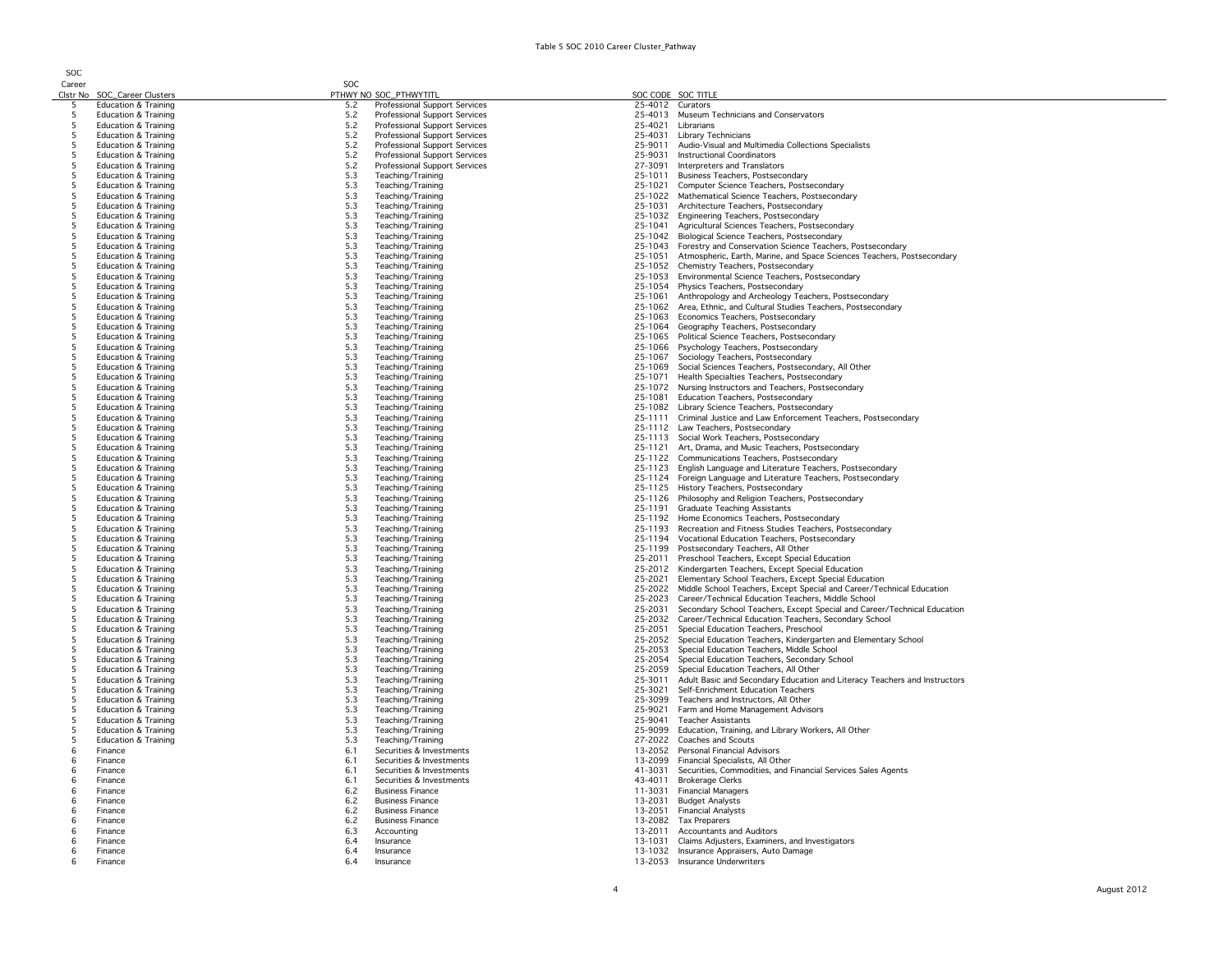| <b>SOC</b>                       |                                                                        |            |                                                            |                    |                                                                                               |
|----------------------------------|------------------------------------------------------------------------|------------|------------------------------------------------------------|--------------------|-----------------------------------------------------------------------------------------------|
| Career                           |                                                                        | SOC        |                                                            |                    |                                                                                               |
| 6                                | Clstr No SOC_Career Clusters<br>Finance                                | 6.4        | PTHWY NO SOC_PTHWYTITL<br>Insurance                        | 15-2011            | SOC CODE SOC TITLE<br>Actuaries                                                               |
| 6                                | Finance                                                                | 6.4        | Insurance                                                  | 41-3021            | Insurance Sales Agents                                                                        |
| 6                                | Finance                                                                | 6.4        | Insurance                                                  | 43-9041            | Insurance Claims and Policy Processing Clerks                                                 |
| 6                                | Finance                                                                | 6.5        | <b>Banking Services</b>                                    | 13-2041            | <b>Credit Analysts</b>                                                                        |
| 6                                | Finance                                                                | 6.5        | <b>Banking Services</b>                                    |                    | 13-2072 Loan Officers                                                                         |
| 6                                | Finance                                                                | 6.5        | <b>Banking Services</b>                                    | 43-3011            | <b>Bill and Account Collectors</b>                                                            |
| 6                                | Finance                                                                | 6.5        | <b>Banking Services</b>                                    | 43-3071            | Tellers                                                                                       |
| 6                                | Finance                                                                | 6.5        | <b>Banking Services</b>                                    | 43-3099            | Financial Clerks, All Other                                                                   |
| 6                                | Finance                                                                | 6.5        | <b>Banking Services</b>                                    |                    | 43-4041 Credit Authorizers, Checkers, and Clerks                                              |
| 6                                | Finance                                                                | 6.5        | <b>Banking Services</b>                                    | 43-4131            | Loan Interviewers and Clerks                                                                  |
| $\overline{7}$                   | Government & Public Adminstration                                      | 7.1        | Governance                                                 | 11-1031            | Legislators                                                                                   |
| $\overline{7}$                   | Government & Public Adminstration                                      | 7.1        | Governance                                                 | 13-1041            | <b>Compliance Officers</b>                                                                    |
| $\overline{7}$                   | Government & Public Adminstration                                      | 7.1        | Governance                                                 | 13-2061            | <b>Financial Examiners</b>                                                                    |
|                                  | Government & Public Adminstration                                      | 7.1        | Governance                                                 | 53-6051            | <b>Transportation Inspectors</b>                                                              |
| $\overline{7}$<br>$\overline{7}$ | Government & Public Adminstration                                      | 7.2        | <b>National Security</b>                                   | 33-9093            | <b>Transportation Security Screeners</b>                                                      |
|                                  | Government & Public Adminstration                                      | 7.2        | <b>National Security</b>                                   | 55-1011            | Air Crew Officers                                                                             |
| $\overline{7}$                   | Government & Public Adminstration<br>Government & Public Adminstration | 7.2<br>7.2 | National Security<br><b>National Security</b>              |                    | 55-1012 Aircraft Launch and Recovery Officers<br>55-1013 Armored Assault Vehicle Officers     |
| $\overline{7}$                   | Government & Public Adminstration                                      | 7.2        | <b>National Security</b>                                   |                    | 55-1014 Artillery and Missile Officers                                                        |
| $\overline{7}$                   | Government & Public Adminstration                                      | 7.2        | <b>National Security</b>                                   |                    | 55-1015 Command and Control Center Officers                                                   |
| $\overline{7}$                   | Government & Public Adminstration                                      | 7.2        | <b>National Security</b>                                   |                    | 55-1016 Infantry Officers                                                                     |
|                                  | Government & Public Adminstration                                      | 7.2        | <b>National Security</b>                                   |                    | 55-1017 Special Forces Officers                                                               |
| $\overline{7}$                   | Government & Public Adminstration                                      | 7.2        | <b>National Security</b>                                   | 55-1019            | Military Officer Special and Tactical Operations Leaders, All Other                           |
| $\overline{7}$                   | Government & Public Adminstration                                      | 7.2        | <b>National Security</b>                                   |                    | 55-2011 First-Line Supervisors of Air Crew Members                                            |
| $\overline{7}$                   | Government & Public Adminstration                                      | 7.2        | <b>National Security</b>                                   |                    | 55-2012 First-Line Supervisors of Weapons Specialists/Crew Members                            |
| $\overline{7}$                   | Government & Public Adminstration                                      | 7.2        | <b>National Security</b>                                   |                    | 55-2013 First-Line Supervisors of All Other Tactical Operations Specialists                   |
|                                  | Government & Public Adminstration                                      | 7.2        | <b>National Security</b>                                   |                    | 55-3011 Air Crew Members                                                                      |
| 7                                | Government & Public Adminstration                                      | 7.2        | <b>National Security</b>                                   |                    | 55-3012 Aircraft Launch and Recovery Specialists                                              |
|                                  | Government & Public Adminstration                                      | 7.2        | National Security                                          |                    | 55-3013 Armored Assault Vehicle Crew Members                                                  |
|                                  | Government & Public Adminstration                                      | 7.2        | <b>National Security</b>                                   |                    | 55-3014 Artillery and Missile Crew Members                                                    |
|                                  | Government & Public Adminstration                                      | 7.2        | National Security                                          |                    | 55-3015 Command and Control Center Specialists                                                |
|                                  | Government & Public Adminstration                                      | 7.2        | <b>National Security</b>                                   | 55-3016 Infantry   |                                                                                               |
| $\overline{7}$                   | Government & Public Adminstration                                      | 7.2        | <b>National Security</b>                                   |                    | 55-3017 Radar and Sonar Technicians                                                           |
| $\overline{7}$                   | Government & Public Adminstration                                      | 7.2        | <b>National Security</b>                                   |                    | 55-3018 Special Forces                                                                        |
| $\overline{7}$<br>$\overline{7}$ | Government & Public Adminstration                                      | 7.2        | <b>National Security</b>                                   | 55-3019            | Military Enlisted Tactical Operations and Air/Weapons Specialists and Crew Members, All Other |
| $\overline{7}$                   | Government & Public Adminstration                                      | 7.4<br>7.4 | Planning<br>Planning                                       | 19-3051<br>43-9111 | Urban and Regional Planners<br><b>Statistical Assistants</b>                                  |
| $\overline{7}$                   | Government & Public Adminstration<br>Government & Public Adminstration | 7.5        | Revenue and Taxation                                       | 13-2021            | Appraisers and Assessors of Real Estate                                                       |
|                                  | Government & Public Adminstration                                      | 7.5        | Revenue and Taxation                                       | 13-2081            | Tax Examiners and Collectors, and Revenue Agents                                              |
| $\overline{7}$                   | Government & Public Adminstration                                      | 7.6        | Regulation                                                 | 29-9011            | Occupational Health and Safety Specialists                                                    |
| $\overline{7}$                   | Government & Public Adminstration                                      | 7.6        | Regulation                                                 | 29-9012            | Occupational Health and Safety Technicians                                                    |
| $\overline{7}$                   | Government & Public Adminstration                                      | 7.6        | Regulation                                                 | 45-2011            | Agricultural Inspectors                                                                       |
| $\overline{7}$                   | Government & Public Adminstration                                      | 7.6        | Regulation                                                 | 47-4011            | Construction and Building Inspectors                                                          |
| $\overline{7}$                   | Government & Public Adminstration                                      | 7.7        | Public Management and Administration                       | 11-9131            | Postmasters and Mail Superintendents                                                          |
| $\overline{7}$                   | Government & Public Adminstration                                      | 7.7        | Public Management and Administration                       | 11-9161            | <b>Emergency Management Directors</b>                                                         |
| $\overline{7}$                   | Government & Public Adminstration                                      | 7.7        | Public Management and Administration                       | 43-4031            | Court, Municipal, and License Clerks                                                          |
|                                  | Government & Public Adminstration                                      | 7.7        | Public Management and Administration                       | 43-4061            | Eligibility Interviewers, Government Programs                                                 |
| 8                                | <b>Health Science</b>                                                  | 8.1        | Therapeutic Services                                       | 29-1011            | Chiropractors                                                                                 |
| 8                                | <b>Health Science</b>                                                  | 8.1        | <b>Therapeutic Services</b>                                | 29-1021            | Dentists, General                                                                             |
| 8                                | <b>Health Science</b>                                                  | 8.1        | Therapeutic Services                                       | 29-1022            | Oral and Maxillofacial Surgeons                                                               |
| 8                                | <b>Health Science</b>                                                  | 8.1        | <b>Therapeutic Services</b>                                |                    | 29-1023 Orthodontists                                                                         |
| 8<br>8                           | <b>Health Science</b><br><b>Health Science</b>                         | 8.1<br>8.1 | <b>Therapeutic Services</b><br><b>Therapeutic Services</b> | 29-1029            | 29-1024 Prosthodontists<br>Dentists, All Other Specialists                                    |
| 8                                | <b>Health Science</b>                                                  | 8.1        | Therapeutic Services                                       | 29-1031            | Dietitians and Nutritionists                                                                  |
| 8                                | <b>Health Science</b>                                                  | 8.1        | Therapeutic Services                                       | 29-1041            | Optometrists                                                                                  |
| 8                                | <b>Health Science</b>                                                  | 8.1        | <b>Therapeutic Services</b>                                | 29-1051            | Pharmacists                                                                                   |
| 8                                | <b>Health Science</b>                                                  | 8.1        | <b>Therapeutic Services</b>                                | 29-1061            | Anesthesiologists                                                                             |
| 8                                | <b>Health Science</b>                                                  | 8.1        | Therapeutic Services                                       | 29-1062            | Family and General Practitioners                                                              |
| 8                                | <b>Health Science</b>                                                  | 8.1        | Therapeutic Services                                       |                    | 29-1063 Internists, General                                                                   |
| 8                                | <b>Health Science</b>                                                  | 8.1        | <b>Therapeutic Services</b>                                |                    | 29-1064 Obstetricians and Gynecologists                                                       |
| 8                                | <b>Health Science</b>                                                  | 8.1        | Therapeutic Services                                       |                    | 29-1065 Pediatricians, General                                                                |
| 8                                | <b>Health Science</b>                                                  | 8.1        | <b>Therapeutic Services</b>                                |                    | 29-1066 Psychiatrists                                                                         |
| 8                                | <b>Health Science</b>                                                  | 8.1        | Therapeutic Services                                       | 29-1067            | Surgeons                                                                                      |
| 8                                | <b>Health Science</b>                                                  | 8.1        | <b>Therapeutic Services</b>                                | 29-1069            | Physicians and Surgeons, All Other                                                            |
| 8                                | <b>Health Science</b>                                                  | 8.1        | <b>Therapeutic Services</b>                                | 29-1071            | Physician Assistants<br>Podiatrists                                                           |
| -8<br>8                          | <b>Health Science</b><br><b>Health Science</b>                         | 8.1<br>8.1 | <b>Therapeutic Services</b>                                | 29-1081            |                                                                                               |
| 8                                | <b>Health Science</b>                                                  | 8.1        | <b>Therapeutic Services</b><br><b>Therapeutic Services</b> |                    | 29-1122 Occupational Therapists<br>29-1123 Physical Therapists                                |
| 8                                | <b>Health Science</b>                                                  | 8.1        | Therapeutic Services                                       |                    | 29-1124 Radiation Therapists                                                                  |
| 8                                | <b>Health Science</b>                                                  | 8.1        | <b>Therapeutic Services</b>                                |                    | 29-1125 Recreational Therapists                                                               |
| 8                                | <b>Health Science</b>                                                  | 8.1        | Therapeutic Services                                       |                    | 29-1126 Respiratory Therapists                                                                |
| 8                                | <b>Health Science</b>                                                  | 8.1        | Therapeutic Services                                       |                    | 29-1127 Speech-Language Pathologists                                                          |
| 8                                | <b>Health Science</b>                                                  | 8.1        | Therapeutic Services                                       |                    | 29-1128 Exercise Physiologists                                                                |
| 8                                | <b>Health Science</b>                                                  | 8.1        | <b>Therapeutic Services</b>                                |                    | 29-1129 Therapists, All Other                                                                 |
| 8                                | <b>Health Science</b>                                                  | 8.1        | <b>Therapeutic Services</b>                                |                    | 29-1131 Veterinarians                                                                         |
| 8                                | <b>Health Science</b>                                                  | 8.1        | Therapeutic Services                                       |                    | 29-1141 Registered Nurses                                                                     |
|                                  |                                                                        |            |                                                            |                    |                                                                                               |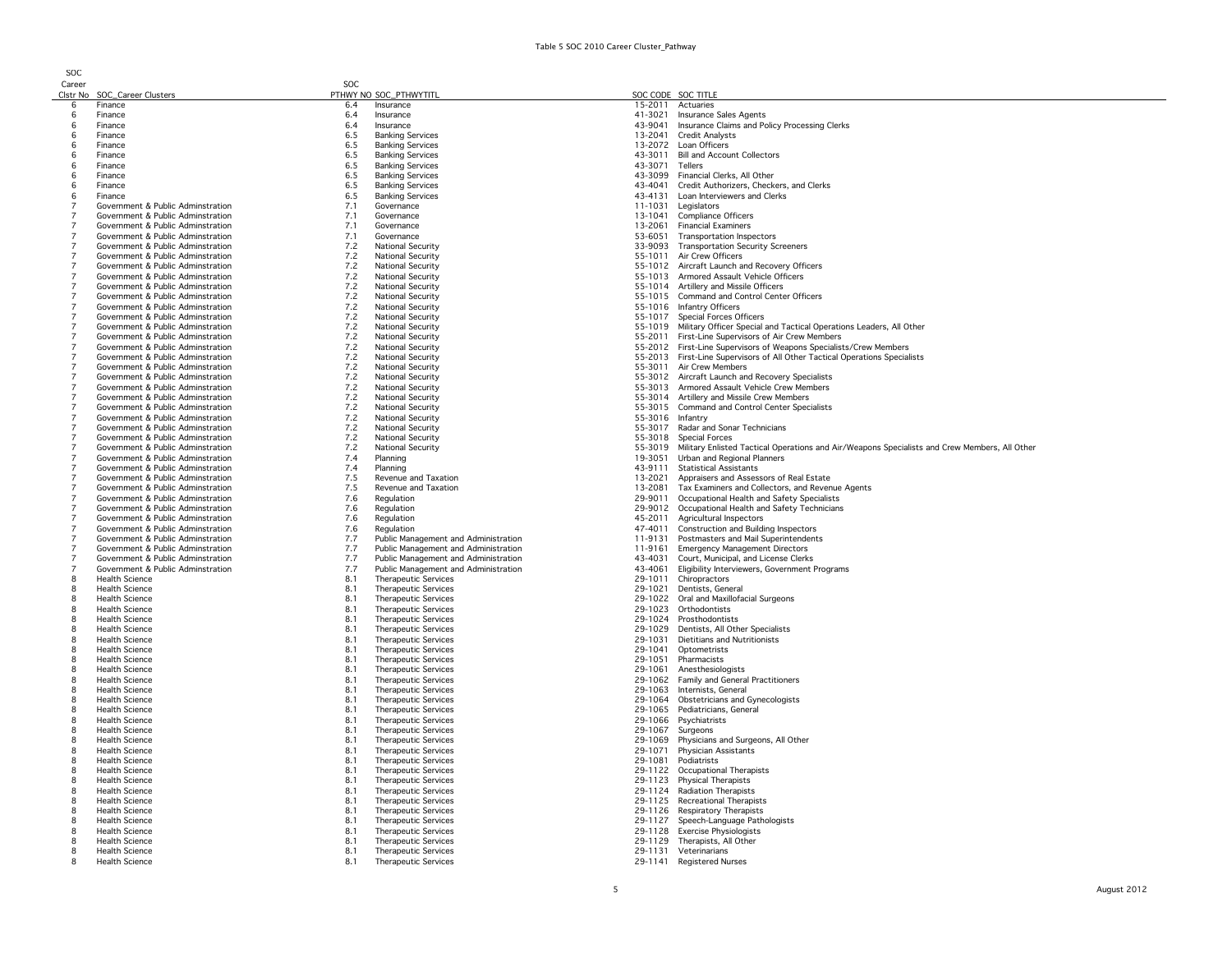| Career   |                              | SOC |                                        |                   |                                                                        |
|----------|------------------------------|-----|----------------------------------------|-------------------|------------------------------------------------------------------------|
|          | Clstr No SOC_Career Clusters |     | PTHWY NO SOC_PTHWYTITL                 |                   | SOC CODE SOC TITLE                                                     |
| 8        | <b>Health Science</b>        | 8.1 | Therapeutic Services                   |                   | 29-1151 Nurse Anesthetists                                             |
| 8        | <b>Health Science</b>        |     |                                        |                   | 29-1161 Nurse Midwives                                                 |
|          |                              | 8.1 | Therapeutic Services                   |                   |                                                                        |
| 8        | <b>Health Science</b>        | 8.1 | <b>Therapeutic Services</b>            |                   | 29-1171 Nurse Practitioners                                            |
| 8        | <b>Health Science</b>        | 8.1 | <b>Therapeutic Services</b>            |                   | 29-1181 Audiologists                                                   |
| 8        | <b>Health Science</b>        | 8.1 | <b>Therapeutic Services</b>            |                   | 29-1199 Health Diagnosing and Treating Practitioners, All Other        |
| 8        | <b>Health Science</b>        | 8.1 | Therapeutic Services                   |                   | 29-2021 Dental Hygienists                                              |
|          |                              |     |                                        |                   |                                                                        |
| 8        | <b>Health Science</b>        | 8.1 | <b>Therapeutic Services</b>            |                   | 29-2051 Dietetic Technicians                                           |
| 8        | <b>Health Science</b>        | 8.1 | <b>Therapeutic Services</b>            |                   | 29-2052 Pharmacy Technicians                                           |
| 8        | <b>Health Science</b>        | 8.1 | <b>Therapeutic Services</b>            |                   | 29-2053 Psychiatric Technicians                                        |
| 8        | <b>Health Science</b>        | 8.1 | <b>Therapeutic Services</b>            |                   | 29-2054 Respiratory Therapy Technicians                                |
| 8        | <b>Health Science</b>        | 8.1 | <b>Therapeutic Services</b>            |                   | 29-2055 Surgical Technologists                                         |
|          |                              |     |                                        |                   |                                                                        |
| 8        | <b>Health Science</b>        | 8.1 | <b>Therapeutic Services</b>            |                   | 29-2057 Ophthalmic Medical Technicians                                 |
|          | <b>Health Science</b>        | 8.1 | <b>Therapeutic Services</b>            |                   | 29-2061 Licensed Practical and Licensed Vocational Nurses              |
| 8        | <b>Health Science</b>        | 8.1 | <b>Therapeutic Services</b>            | 29-2081           | Opticians, Dispensing                                                  |
| 8        | Health Science               | 8.1 | Therapeutic Services                   | 29-2091           | Orthotists and Prosthetists                                            |
| 8        | <b>Health Science</b>        | 8.1 | <b>Therapeutic Services</b>            |                   | 29-2092 Hearing Aid Specialists                                        |
|          |                              |     |                                        |                   |                                                                        |
| 8        | <b>Health Science</b>        | 8.1 | <b>Therapeutic Services</b>            | 29-9091           | <b>Athletic Trainers</b>                                               |
| 8        | <b>Health Science</b>        | 8.1 | <b>Therapeutic Services</b>            | 29-9092           | <b>Genetic Counselors</b>                                              |
| 8        | Health Science               | 8.1 | Therapeutic Services                   |                   | 29-9099 Healthcare Practitioners and Technical Workers, All Other      |
| 8        | <b>Health Science</b>        | 8.1 | Therapeutic Services                   |                   | 31-1011 Home Health Aides                                              |
| 8        | <b>Health Science</b>        | 8.1 | <b>Therapeutic Services</b>            |                   | 31-1013 Psychiatric Aides                                              |
| 8        |                              |     | <b>Therapeutic Services</b>            |                   | 31-1014 Nursing Assistants                                             |
|          | <b>Health Science</b>        | 8.1 |                                        |                   |                                                                        |
| 8        | <b>Health Science</b>        | 8.1 | Therapeutic Services                   |                   | 31-2011 Occupational Therapy Assistants                                |
| 8        | <b>Health Science</b>        | 8.1 | Therapeutic Services                   |                   | 31-2012 Occupational Therapy Aides                                     |
| 8        | <b>Health Science</b>        | 8.1 | Therapeutic Services                   | 31-2021           | <b>Physical Therapist Assistants</b>                                   |
| 8        | <b>Health Science</b>        | 8.1 | Therapeutic Services                   |                   | 31-2022 Physical Therapist Aides                                       |
| 8        | <b>Health Science</b>        | 8.1 | <b>Therapeutic Services</b>            | 31-9091           | <b>Dental Assistants</b>                                               |
|          |                              |     |                                        |                   |                                                                        |
| 8        | <b>Health Science</b>        | 8.1 | <b>Therapeutic Services</b>            |                   | 31-9092 Medical Assistants                                             |
| 8        | <b>Health Science</b>        | 8.2 | Diagnostic Services                    |                   | 19-1041 Epidemiologists                                                |
| 8        | <b>Health Science</b>        | 8.2 | Diagnostic Services                    |                   | 29-2011 Medical and Clinical Laboratory Technologists                  |
| 8        | <b>Health Science</b>        | 8.2 | <b>Diagnostic Services</b>             |                   | 29-2012 Medical and Clinical Laboratory Technicians                    |
|          | <b>Health Science</b>        | 8.2 | Diagnostic Services                    |                   | 29-2031 Cardiovascular Technologists and Technicians                   |
| 8        |                              | 8.2 | <b>Diagnostic Services</b>             |                   | 29-2032 Diagnostic Medical Sonographers                                |
|          | <b>Health Science</b>        |     |                                        |                   |                                                                        |
| 8        | <b>Health Science</b>        | 8.2 | Diagnostic Services                    |                   | 29-2033 Nuclear Medicine Technologists                                 |
| 8        | <b>Health Science</b>        | 8.2 | <b>Diagnostic Services</b>             |                   | 29-2034 Radiologic Technologists                                       |
|          | <b>Health Science</b>        | 8.2 | <b>Diagnostic Services</b>             | 29-2035           | Magnetic Resonance Imaging Technologists                               |
| 8        | <b>Health Science</b>        | 8.2 | <b>Diagnostic Services</b>             |                   | 29-2056 Veterinary Technologists and Technicians                       |
| 8        | <b>Health Science</b>        | 8.2 | Diagnostic Services                    |                   | 29-2099 Health Technologists and Technicians, All Other                |
| 8        |                              |     | <b>Health Informatics</b>              |                   | 29-2071 Medical Records and Health Information Technicians             |
|          | <b>Health Science</b>        | 8.3 |                                        |                   |                                                                        |
| 8        | <b>Health Science</b>        | 8.3 | <b>Health Informatics</b>              |                   | 31-9094 Medical Transcriptionists                                      |
| 8        | <b>Health Science</b>        | 8.3 | <b>Health Informatics</b>              |                   | 43-6013 Medical Secretaries                                            |
| 8        | <b>Health Science</b>        | 8.4 | <b>Support Services</b>                |                   | 11-9111 Medical and Health Services Managers                           |
| 8        | <b>Health Science</b>        | 8.4 | <b>Support Services</b>                | 31-1015 Orderlies |                                                                        |
| 8        | <b>Health Science</b>        | 8.4 | <b>Support Services</b>                |                   | 31-9093 Medical Equipment Preparers                                    |
| 8        | <b>Health Science</b>        | 8.4 | <b>Support Services</b>                |                   | 31-9095 Pharmacy Aides                                                 |
| 8        | <b>Health Science</b>        | 8.4 | <b>Support Services</b>                | 31-9096           | Veterinary Assistants and Laboratory Animal Caretakers                 |
|          |                              |     |                                        |                   |                                                                        |
| 8        | <b>Health Science</b>        | 8.4 | <b>Support Services</b>                | 31-9097           | Phlebotomists                                                          |
| 8        | <b>Health Science</b>        | 8.4 | <b>Support Services</b>                | 31-9099           | Healthcare Support Workers, All Other                                  |
| 8        | <b>Health Science</b>        | 8.5 | Biotechnology Research and Development |                   | 17-2031 Biomedical Engineers                                           |
| 8        | <b>Health Science</b>        | 8.5 | Biotechnology Research and Development | 19-1042           | Medical Scientists, Except Epidemiologists                             |
| q        | Hospitality & Tourism        | 9.1 | Restaurants and Food/Beverage Services |                   | 11-9051 Food Service Managers                                          |
| <b>Q</b> |                              |     |                                        |                   |                                                                        |
|          | Hospitality & Tourism        | 9.1 | Restaurants and Food/Beverage Services |                   | 35-1011 Chefs and Head Cooks                                           |
| q        | Hospitality & Tourism        | 9.1 | Restaurants and Food/Beverage Services |                   | 35-1012 First-Line Supervisors of Food Preparation and Serving Workers |
|          | Hospitality & Tourism        | 9.1 | Restaurants and Food/Beverage Services |                   | 35-2011 Cooks, Fast Food                                               |
|          | Hospitality & Tourism        | 9.1 | Restaurants and Food/Beverage Services |                   | 35-2012 Cooks, Institution and Cafeteria                               |
| 9        | Hospitality & Tourism        | 9.1 | Restaurants and Food/Beverage Services |                   | 35-2013 Cooks, Private Household                                       |
|          | Hospitality & Tourism        | 9.1 | Restaurants and Food/Beverage Services |                   | 35-2014 Cooks, Restaurant                                              |
| q        | Hospitality & Tourism        | 9.1 | Restaurants and Food/Beverage Services |                   | 35-2015 Cooks, Short Order                                             |
|          |                              |     |                                        |                   |                                                                        |
| q        | Hospitality & Tourism        | 9.1 | Restaurants and Food/Beverage Services |                   | 35-2019 Cooks, All Other                                               |
|          | Hospitality & Tourism        | 9.1 | Restaurants and Food/Beverage Services |                   | 35-2021 Food Preparation Workers                                       |
| q        | Hospitality & Tourism        | 9.1 | Restaurants and Food/Beverage Services |                   | 35-3011 Bartenders                                                     |
| q        | Hospitality & Tourism        | 9.1 | Restaurants and Food/Beverage Services | 35-3021           | Combined Food Preparation and Serving Workers, Including Fast Food     |
| 9        | Hospitality & Tourism        | 9.1 | Restaurants and Food/Beverage Services | 35-3022           | Counter Attendants, Cafeteria, Food Concession, and Coffee Shop        |
| 9        | Hospitality & Tourism        | 9.1 | Restaurants and Food/Beverage Services |                   | Waiters and Waitresses                                                 |
|          |                              |     |                                        | 35-3031           |                                                                        |
|          | Hospitality & Tourism        | 9.1 | Restaurants and Food/Beverage Services | 35-3041           | Food Servers, Nonrestaurant                                            |
| q        | Hospitality & Tourism        | 9.1 | Restaurants and Food/Beverage Services | 35-9011           | Dining Room and Cafeteria Attendants and Bartender Helpers             |
| q        | Hospitality & Tourism        | 9.1 | Restaurants and Food/Beverage Services | 35-9021           | Dishwashers                                                            |
| q        | Hospitality & Tourism        | 9.1 | Restaurants and Food/Beverage Services | 35-9031           | Hosts and Hostesses, Restaurant, Lounge, and Coffee Shop               |
|          | Hospitality & Tourism        | 9.1 | Restaurants and Food/Beverage Services | 35-9099           | Food Preparation and Serving Related Workers, All Other                |
|          |                              |     |                                        |                   |                                                                        |
| 9        | Hospitality & Tourism        | 9.1 | Restaurants and Food/Beverage Services | 51-3011           | Bakers                                                                 |
| q        | Hospitality & Tourism        | 9.2 | Lodging                                | 11-9081           | <b>Lodging Managers</b>                                                |
| q        | Hospitality & Tourism        | 9.2 | Lodging                                | 37-1011           | First-Line Supervisors of Housekeeping and Janitorial Workers          |
|          | Hospitality & Tourism        | 9.2 | Lodging                                | 37-2011           | Janitors and Cleaners, Except Maids and Housekeeping Cleaners          |
|          | Hospitality & Tourism        | 9.2 | Lodging                                | 37-2012           | Maids and Housekeeping Cleaners                                        |
| q        |                              |     |                                        |                   |                                                                        |
|          | Hospitality & Tourism        | 9.2 | Lodging                                |                   | 37-2019 Building Cleaning Workers, All Other                           |
| q        | Hospitality & Tourism        | 9.2 | Lodging                                |                   | 39-6011 Baggage Porters and Bellhops                                   |
|          |                              |     |                                        |                   |                                                                        |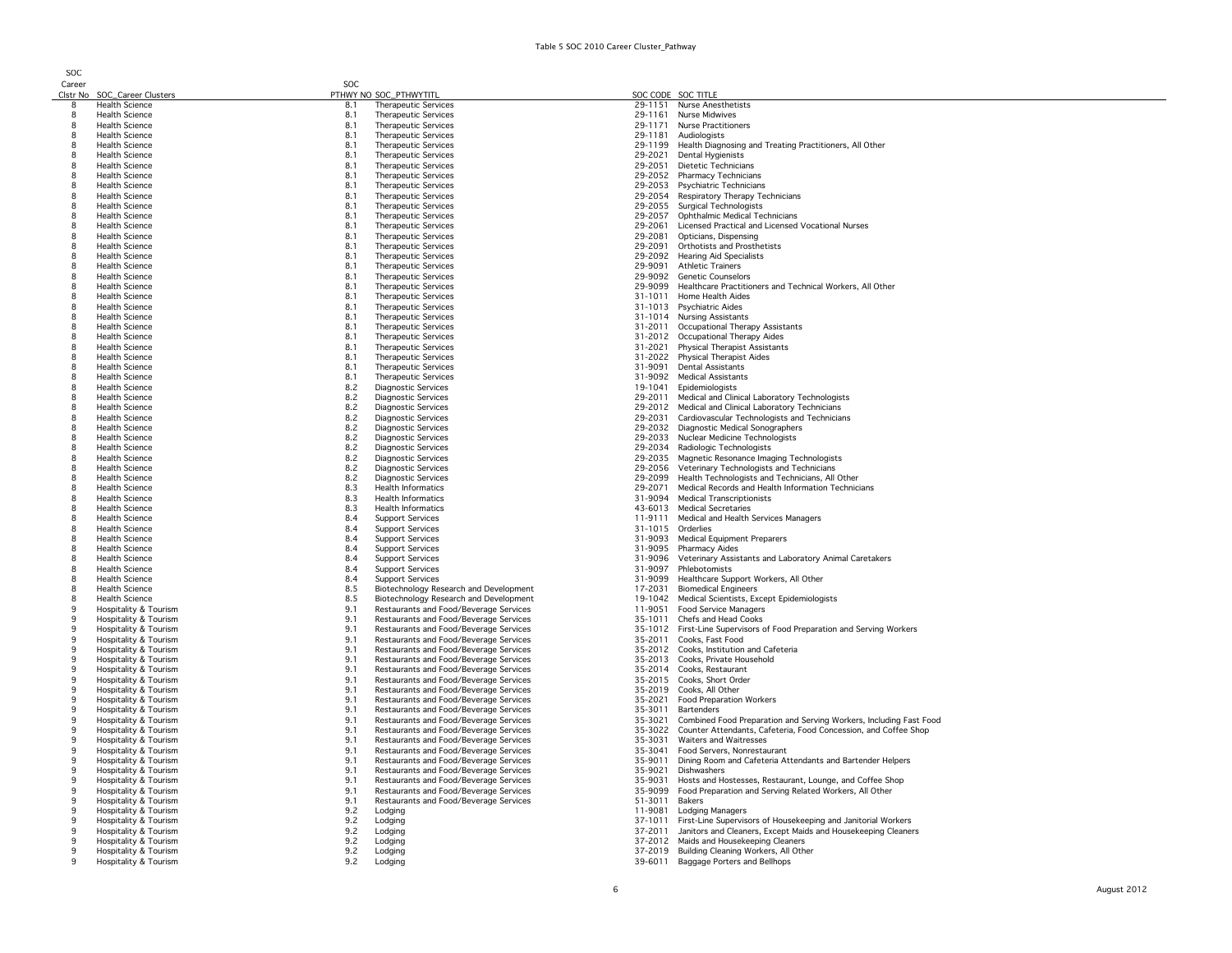SOC

Career<br>Clstr No SOC\_Career Clusters<br>Hospitality & Tourism SOC PTHWY NO SOC\_PTHWYTITL<br>
9.2 Lodging 39-6012 Concierges 9 Hospitality & Tourism 9.2 Lodging 39-6012 Concierges 9 Hospitality & Tourism entity and the state of the Samuel of the Motel, Motel, Motel, Motel, Motel, Motel, Motel, Motel, Motel, Motel, Motel, Motel, Motel, Motel, Motel, Motel, Motel, Motel, Motel, Motel, Motel, Motel, Mo e and the matter of the Tourism of the Tourism of the State of Tourism and State of the State of the State of the State of the State of the State of the State of the State of the State of the State of the State of the Stat 9. Hospitality & Tourism 9 Hospitality & Tourism 9.3 Travel & Tourism 41-3041 Travel Agents Hospitality & Tourism 19.3 Travel & Tourism 9.3 Travel & Tourism 43-4181 Reservation and Transportation Ticket Agents and Travel Clerks<br>11-9071 Gaming Managers 45 Agents and Travel Clerks 9 Hospitality & Tourism 19.4 Recreation, Amusements & Attractions 11-9071 Games 11-9071 Games 11-9071 Games 1<br>9.4 Recreation. Amusements & Attractions 11-9071 Games 11-9071 Games 12-9071 Games 12-9071 Games 12-9071 Games 9 Hospitality & Tourism 9.4 Recreation, Amusements & Attractions 27-2021 Athletes and Sports Competitors 9 Hospitality & Tourism 
9.4 Recreation, Amusements & Attractions 27-2023 Umpires, Referees, and Other Sports Officials<br>9.4 Recreation. Amusements & Attractions 39-1011 Gaming Supervisors 9 Hospitality & Tourism 9.4 Recreation, Amusements & Attractions 39-1011 Gaming Supervisors 9 Hospitality & Tourism 9.4 Recreation, Amusements & Attractions 39-1012 Slot Supervisors 9 Hospitality & Tourism 9.4 Recreation, Amusements & Attractions 39-2011 Animal Trainers Prospitality & Tourism Francisco Communications 3.4 Recreation, Amusements & Attractions 30-3011 Gaming Dealers 30-4 Recreation Amusements & Attractions 30-4 Recreations 30-4 Recreations 30-4 Recreations 30-4 Recreations 3 9 Hospitality & Tourism 9.4 Recreation, Amusements & Attractions 39-3012 Gaming and Sports Book Writers and Runners<br>9.4 Recreation, Amusements & Attractions 39-3012 Gaming and Sports Book Writers and Runners<br>9.4 Recreation 9 Hospitality & Tourism 9.4 Recreation, Amusements & Attractions 39-3019 Gaming Service Workers, All Other 9 Hospitality & Tourism 9.4 Recreation, Amusements & Attractions 39-3021 Motion Picture Projectionists 9 Hospitality & Tourism 17 Collect Takers 19.4 Recreation, Amusements & Attractions 39-3031 Ushers, Lobby Attendants, and Ticket Takers 39-3081 Hospitality & Tourism 17 Collect Takers 39-3091 Amusement and Recreation Atten 9 Hospitality & Tourism 9.4 Recreation, Amusements & Attractions 39-3091 Amusement and Recreation Attendants 9 Hospitality & Tourism 19.4 Recreation, Amusements & Attractions 2009 Entertainment Attendants and Related Workers, All Other<br>9.4 Recreation, Amusements & Attractions 39-9032 Recreation Workers 2009 Entertainment Attendan 9 Hospitality & Tourism 19.4 Recreation, Amusements & Attractions 39-9032 Recreation Amusements & Attractions 39-9032 Recreation Amusements & Attractions 39-9032 Recreation Amusements & Attractions 9 Hospitality & Tourism 9.4 Recreation, Amusements & Attractions 41-2012 Gaming Change Persons and Booth Cashiers 9 Hospitality & Tourism example and the Superior of Amusements & Attractions and the Manusian and Amusements & Attractions and Amusements & Attractions and Amusements & Attractions and Amusement & Services and Amusement & 10 Human Services 10.1 Early Childhood Development & Services<br>10 Human Services 39-901 Counseling & Mental Health Services 10 Human Services 10.2 Counseling & Mental Health Services 19-3031 Clinical, Counseling, and School Psychologists<br>10.2 Counseling & Mental Health Services 19-3032 Industrial-Organizational Psychologists 10.2 Counseling & Mental Health Services 19-3032 Industrial-Organizational Psychologists<br>
10.2 Counseling & Mental Health Services 19-3032 Industrial-Organizational Psychologists<br>
10.2 Counseling & Mental Health Services 1 10 Human Services 10.2 Counseling & Mental Health Services<br>10.2 Counseling & Mental Health Services<br>10.2 Counseling & Mental Health Services 10 Human Services 20 10.2 Counseling & Mental Health Services 21-1011 Substance Abuse and Behavioral Disorder Counselors<br>10.2 Counseling & Mental Health Services 21-1013 Marriage and Family Therapists 10 Human Services en and the state 10.2 Counseling & Mental Health Services 21-1013 Marriage and Family Therapists<br>10 Human Services en and the state 10.2 Counseling & Mental Health Services 21-1014 Mental Health Counselor 10 10 Human Services 10.2 Counseling & Mental Health Services 21-1014 Mental Health Counselors<br>10.2 Counseling & Mental Health Services 21-1015 Rehabilitation Counselors 10.2 Counseling & Mental Health Services 21-1015 Rehabilitation Counsel<br>
10.2 Counseling & Mental Health Services 21-1015 Rehabilitation Counsel<br>
21-1019 Counselors. All Other 10.2 Counseling & Mental Health Services<br>10.2 Counseling & Mental Health Services<br>21.2 Counseling & Mental Health Services 10.2 Counseling & Mental Health Services 21-1023 Mental Health and Substance Abuse Social Workers<br>
Human Services 21-1023 Mental Health Services 21-1023 Mental Health and Substance Abuse Social Workers<br>
Human Services 21-9 10 11-9151 Social and Community Services 10.3 Family & Community Services 11-9151 Social and Community Service Managers<br>10.3 Family & Community Services 11-921 21-1021 Child, Family, and School Social Workers 10 Human Services 20 10.3 Family & Community Services 21-1021 Child, Family, and School Social Workers 21-1021<br>10.3 Family & Community Services 21-1022 Healthcare Social Workers 2014 10 11 Human Services 10.3 Family & Community Services 21-1022 Healthcare Social Workers<br>10.3 Family & Community Services 21-1029 Social Workers. All Other 10.3 Family & Community Services 21-1029 Social Workers, All Other<br>10.3 Family & Community Services 21-1091 Health Fducators 10 Human Services 10.3 Family & Community Services 10.3 Family & Community Services 21-1091 Health Educators 2014 10 Human Services 10.3 Family & Community Services 10.3 Family & Community Services 21-1093 Social and Human Service Assistants<br>10.3 Family & Community Services 21-1093 Social and Human Services 10.3 Family & Community Ser 10 Human Services 20 10 10.3 Family & Community Services 21-1094 Community Health Workers<br>10.3 Family & Community Services 21-1099 Community and Social Services 10 11 Human Services 10.3 Family & Community Services 21-1099 Community and Social Service Specialists, All Other<br>10.3 Family & Community Services 21-2011 Clergy 10 Human Services 10.3 Family & Community Services 10.3 Family & Community Services 21-2011 Clergy 21-2012 10.3 Family & Community Services 10.3 Family & Community Services 21-2021 Directors, Religious Activities and Education<br>10.3 Family & Community Services 21-2099 Religious Workers, All Other 10 10 Human Services 10.3 Family & Community Services 21-2099 Religious Workers, All Other<br>10.4 Personal Care Services 11.9061 Funeral Services 11.9061 Funeral Services 10 Human Services (10.4 Personal Care Services 11-9061 Funeral Service Managers)<br>10.4 Personal Care Services (11.4 Personal Care Services 11-9061 Funeral Services 11-9061 Funeral Service Managers 10 Human Services (10.4 Personal Care Services 10.4 Personal Care Services 11.4 Personal Care Services 10.4 Personal Care Services 10.4 Personal Care Services 10.1 Passage Therapists 10.4 Personal Care Services 10.1 Since 10 10 Human Services 10.4 Personal Care Services 10.4 Personal Care Services 10.4 Personal Care Services 10.4 Personal Care Services 10.4 Personal Care Services 39-1021 First-Line Supervisors of Personal Service Workers 10 10.4 Personal Care Services 39-3093 Locker Room, Coatroom, and Dressing Room Attendants<br>
10.4 Personal Care Services 39-3093 Locker Room, Coatroom, and Dressing Room Attendants<br>
10.4 Personal Care Services 39-4011 Embalmer 10 Human Services 10.4 Personal Care Services<br>10.4 Personal Care Services 10.4 Personal Care Services 10.4 Personal Care Services 10.4 Personal Care Services 39-4021 Funeral Attendants<br>
Human Services 39-4021 Funeral Attendants<br>
Human Services 10.4 Personal Care Services 39-4021 Morticians Undertal 10 Human Services en Services 10.4 Personal Care Services 39-4031 Morticians, Undertakers, and Funeral Directors<br>10.4 Personal Care Services 39-5011 Barbers 39-5011 Barbers and Funeral Directors 10.4 Personal Care Services<br>10.4 Personal Care Services 10.4 Personal Care Services 10 Human Services 20.4 Personal Care Services 10.4 Personal Care Services 20.5 Personal Care Services 20.5012 Hairdressers, Hairstylists, and Cosmetologists<br>10.4 Personal Care Services 20.6 20.7 Personal Care Services 20.7 Human Services The Contract Care Services 10.4 Personal Care Services and Services 39-5092 Manicurists and Pedicurists and Pedicurists and Pedicurists and Pedicurists and Pedicurists and Pedicurists and Pedicurists and Ped 10 Human Services (10.4 Personal Care Services 10.4 Personal Care Services 10.4 Personal Care Services 10.4 Personal Care Services 10.4 Personal Care Services 10.4 Personal Care Services 10.4 Personal Care Services 10.4 Pe 10 10 Human Services 10.4 Personal Care Services 10.4 Personal Care Services 10.4 Personal Care Autoscope 10.4<br>10.4 Personal Care Autoscope 10.4 Personal Care Services 10.4 Personal Care Autoscope 10.4 Personal Care Aides 10 Human Services (10.4 Personal Care Services 10.4 Personal Care Services 10.4 Personal Care Aides 10.4 Personal Care Aides 10.4 Personal Care Aides 10.4 Personal Care Aides 10.4 Personal Care Services 10.4 Personal Care 10 10 Human Services 10.4 Personal Care Services 10.4 Personal Care Services 39-9031 Fitness Trainers and Aerobics Instructors 10.4 Personal Care Services 10.4 Personal Care Services 39-9041 Residential Advisors 10.4 Personal Care Services 10.4 Personal Care Services 10.4 Personal Care Services 10.4 Personal Care Service<br>10.4 Personal Care Services 10.4 Personal Care Services 10.9 Personal Care Services 10.9 Personal Care and Se 10 Human Services 2012 10.4 Personal Care Services 39-9099 Personal Care and Service Workers, All Other<br>10.4 Personal Care Services 31-6011 Laundry and Dry-Cleaning Workers 10.4 Personal Care Services 51-6011 Laundry and Dry-Cleaning Workers 51-6011 Laundry and Dry-Cleaning Workers<br>
10.4 Personal Care Services 51-6021 Presents Taryla Carment and Pel 10 Human Services 20.4 Personal Care Services 20.4 Personal Care Services 20.4 Personal Care Services 20.4 Personal Care Services 20.4 Personal Care Services 20.4 Personal Care Services 20.4 Personal Care Services 20.4 Per 10 Human Services 20.4 Personal Care Services 10.4 Personal Care Services 51-6052 Tailors, Dressmakers, and Custom Sewers<br>10.5 Consumer Services 10.5 Services 10.5 Services 13-2071 Credit Counselors 10 Human Services 10.5 Consumer Services 10.5 Consumer Services 13-2071 Credit Counselors<br>11 Information Technology 11.1 Network Systems 11.1 Network Systems 15-1122 Information Securi 11.1 Network Systems 11.1 Network Systems 15-1122 Information Technology<br>
11.1 Network Systems 15-1122 Information Security Analysts<br>
160 Information Technology 15-1141 Database Administrators 11 Information Technology 11.1 Network Systems 15-1141 Database Administrators 11 Information Technology **11.1 Network Systems** 11.1 Network Systems 15-1142 Network and Computer Systems Administrators<br>11 Information Technology 15-1143 Computer Network Architects 11 Information Technology 11.1 Network Systems 11.1 Network Systems 15-1143 Computer Network Architects<br>11 Information Technology 15-1152 Computer Network Systems 11.1 Network Systems 15-1152 Computer Network Support Sp 11 Information Technology 11.1 Network Systems 11.1 Network Systems 15-1152 Computer Network Support Specialists<br>11 Information Technology 15-1151 Computer User Specialists 11.2 Information Support and Services 16 15-1151 11 Information Technology 11.2 Information Support and Services 15-1151 Computer User Support Specialists 11 Information Technology 11.2 Information Support and Services 15-1199 Computer Occupations, All Other<br>11 Information Technology 15-11.3 Web and Digital Communications 15-1134 Web Developers Information Technology 11.3 Web and Digital Communications 15-1134 Web Developers<br>11.4 Programming and Software Development 15-1121 Computer Systems Analysts 11 Information Technology 11.4 Programming and Software Development 15-1121 Computer Systems Analysts<br>11.4 Programming and Software Development 15-1121 Computer Systems Analysts and Software Development 15-1131 Computer Pr 11 11 Information Technology 11.4 Programming and Software Development<br>11 Information Technology 15-1131 Computer Programming and Software Development 11 Information Technology 11.4 Programming and Software Development 15-1132 Software Developers, Applications<br>11.4 Programming and Software Development 15-1133 Software Developers, Systems Software Developers, Systems Sof Information Technology **11.4** Programming and Software Development 15-1133 Software Developers, Systems Software<br>Law, Public Safety, Corrections & Security 12.1 Correction Services 21-1092 Probation Officers and Correction 12 Law, Public Safety, Corrections & Security 12.1 Correction Services 21-1092 Probation Officers and Correctional Treatment Specialists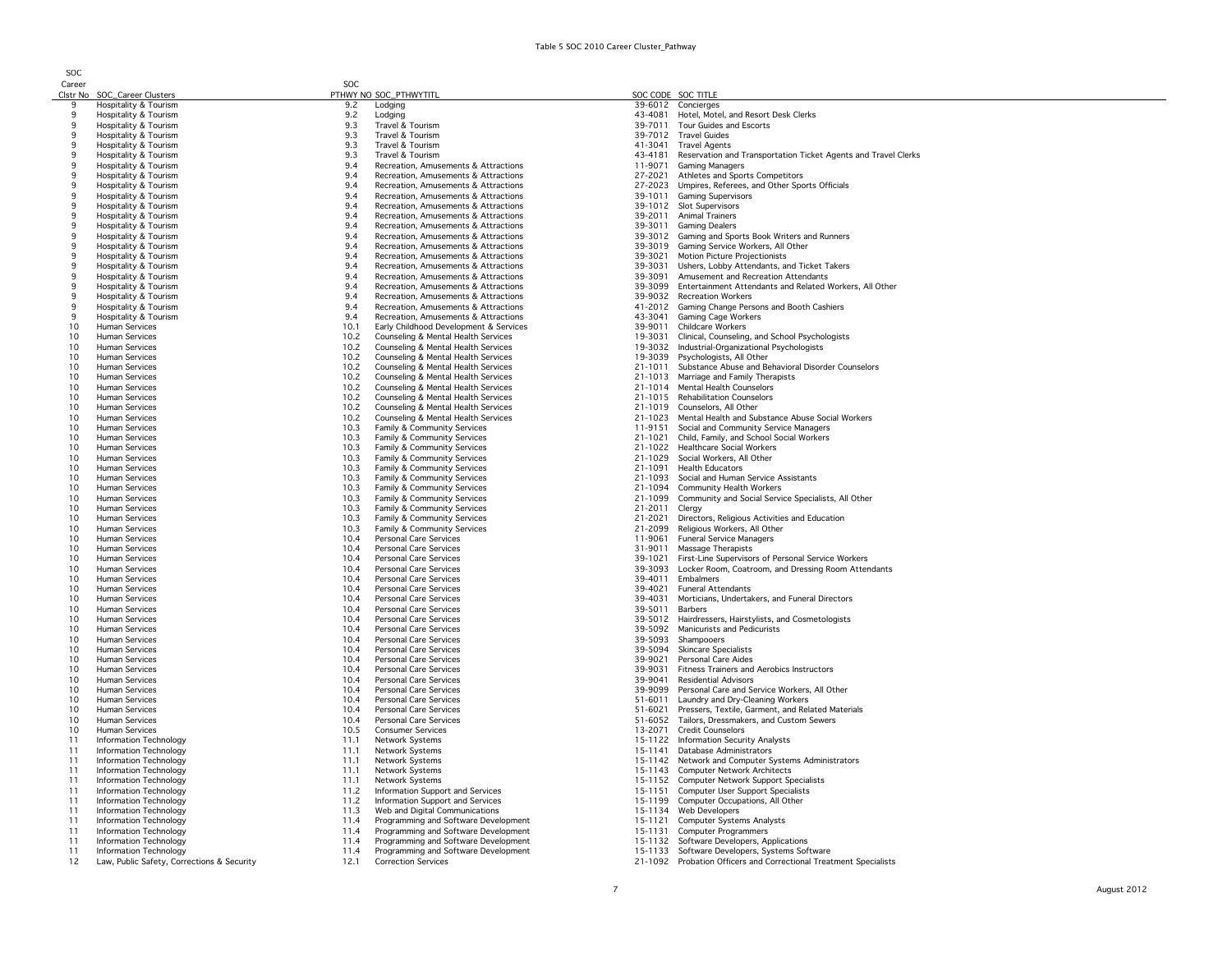| しいこ<br>Career |                                                                                          | SOC          |                                                                                                |                    |                                                                                                                                                  |
|---------------|------------------------------------------------------------------------------------------|--------------|------------------------------------------------------------------------------------------------|--------------------|--------------------------------------------------------------------------------------------------------------------------------------------------|
|               | Clstr No SOC_Career Clusters                                                             |              | PTHWY NO SOC_PTHWYTITL                                                                         |                    | SOC CODE SOC TITLE                                                                                                                               |
| 12<br>12      | Law, Public Safety, Corrections & Security<br>Law, Public Safety, Corrections & Security | 12.1<br>12.1 | <b>Correction Services</b><br><b>Correction Services</b>                                       |                    | 33-1011 First-Line Supervisors of Correctional Officers<br>33-3012 Correctional Officers and Jailers                                             |
| 12            | Law, Public Safety, Corrections & Security                                               | 12.2         | <b>Emergency and Fire Management Services</b>                                                  | 29-2041            | <b>Emergency Medical Technicians and Paramedics</b>                                                                                              |
| 12            | Law, Public Safety, Corrections & Security                                               | 12.2         | Emergency and Fire Management Services                                                         | 33-1021            | First-Line Supervisors of Fire Fighting and Prevention Workers                                                                                   |
| 12            | Law, Public Safety, Corrections & Security                                               | 12.2         | Emergency and Fire Management Services                                                         | 33-2011            | Firefighters                                                                                                                                     |
| 12            | Law, Public Safety, Corrections & Security                                               | 12.2         | Emergency and Fire Management Services                                                         | 33-2021            | Fire Inspectors and Investigators                                                                                                                |
| 12<br>12      | Law, Public Safety, Corrections & Security<br>Law, Public Safety, Corrections & Security | 12.2<br>12.2 | <b>Emergency and Fire Management Services</b><br><b>Emergency and Fire Management Services</b> | 33-2022<br>43-5031 | Forest Fire Inspectors and Prevention Specialists<br>Police, Fire, and Ambulance Dispatchers                                                     |
| 12            | Law, Public Safety, Corrections & Security                                               | 12.3         | Security & Protective Services                                                                 | 33-1099            | First-Line Supervisors of Protective Service Workers, All Other                                                                                  |
| 12            | Law, Public Safety, Corrections & Security                                               | 12.3         | Security & Protective Services                                                                 | 33-3011            | Bailiffs                                                                                                                                         |
| 12            | Law, Public Safety, Corrections & Security                                               | 12.3         | Security & Protective Services                                                                 | 33-9031            | Gaming Surveillance Officers and Gaming Investigators                                                                                            |
| 12            | Law, Public Safety, Corrections & Security                                               | 12.3         | Security & Protective Services                                                                 |                    | 33-9032 Security Guards                                                                                                                          |
| 12            | Law, Public Safety, Corrections & Security                                               | 12.3         | Security & Protective Services                                                                 | 33-9091            | <b>Crossing Guards</b>                                                                                                                           |
| 12<br>12      | Law, Public Safety, Corrections & Security                                               | 12.3<br>12.3 | Security & Protective Services<br>Security & Protective Services                               | 33-9099            | 33-9092 Lifeguards, Ski Patrol, and Other Recreational Protective Service Workers<br>Protective Service Workers, All Other                       |
| 12            | Law, Public Safety, Corrections & Security<br>Law, Public Safety, Corrections & Security | 12.4         | Law Enforcement Services                                                                       |                    | 19-4092 Forensic Science Technicians                                                                                                             |
| 12            | Law, Public Safety, Corrections & Security                                               | 12.4         | <b>Law Enforcement Services</b>                                                                |                    | 33-1012 First-Line Supervisors of Police and Detectives                                                                                          |
| 12            | Law, Public Safety, Corrections & Security                                               | 12.4         | Law Enforcement Services                                                                       | 33-3021            | Detectives and Criminal Investigators                                                                                                            |
| 12            | Law, Public Safety, Corrections & Security                                               | 12.4         | Law Enforcement Services                                                                       | 33-3031            | Fish and Game Wardens                                                                                                                            |
| 12            | Law, Public Safety, Corrections & Security                                               | 12.4         | Law Enforcement Services                                                                       |                    | 33-3041 Parking Enforcement Workers                                                                                                              |
| 12<br>12      | Law, Public Safety, Corrections & Security<br>Law, Public Safety, Corrections & Security | 12.4<br>12.4 | <b>Law Enforcement Services</b><br>Law Enforcement Services                                    | 33-3051            | Police and Sheriff's Patrol Officers<br>33-3052 Transit and Railroad Police                                                                      |
| 12            | Law, Public Safety, Corrections & Security                                               | 12.4         | Law Enforcement Services                                                                       | 33-9011            | Animal Control Workers                                                                                                                           |
| 12            | Law, Public Safety, Corrections & Security                                               | 12.4         | Law Enforcement Services                                                                       |                    | 33-9021 Private Detectives and Investigators                                                                                                     |
| 12            | Law, Public Safety, Corrections & Security                                               | 12.5         | Legal Services                                                                                 | 23-1011            | Lawyers                                                                                                                                          |
| 12            | Law, Public Safety, Corrections & Security                                               | 12.5         | <b>Legal Services</b>                                                                          |                    | 23-1012 Judicial Law Clerks                                                                                                                      |
| 12            | Law, Public Safety, Corrections & Security                                               | 12.5         | <b>Legal Services</b>                                                                          | 23-1021            | Administrative Law Judges, Adjudicators, and Hearing Officers                                                                                    |
| 12            | Law, Public Safety, Corrections & Security                                               | 12.5         | <b>Legal Services</b><br><b>Legal Services</b>                                                 | 23-1022            | Arbitrators, Mediators, and Conciliators                                                                                                         |
| 12<br>12      | Law, Public Safety, Corrections & Security<br>Law, Public Safety, Corrections & Security | 12.5<br>12.5 | Legal Services                                                                                 | 23-1023            | Judges, Magistrate Judges, and Magistrates<br>23-2011 Paralegals and Legal Assistants                                                            |
| 12            | Law, Public Safety, Corrections & Security                                               | 12.5         | Legal Services                                                                                 |                    | 23-2091 Court Reporters                                                                                                                          |
| 12            | Law, Public Safety, Corrections & Security                                               | 12.5         | <b>Legal Services</b>                                                                          |                    | 23-2093 Title Examiners, Abstractors, and Searchers                                                                                              |
| 12            | Law, Public Safety, Corrections & Security                                               | 12.5         | Legal Services                                                                                 |                    | 23-2099 Legal Support Workers, All Other                                                                                                         |
| 12            | Law, Public Safety, Corrections & Security                                               | 12.5         | <b>Legal Services</b>                                                                          |                    | 43-6012 Legal Secretaries                                                                                                                        |
| 13<br>13      | Manufacturing<br>Manufacturing                                                           | 13.1<br>13.1 | Production<br>Production                                                                       |                    | 51-1011 First-Line Supervisors of Production and Operating Workers<br>51-2011 Aircraft Structure, Surfaces, Rigging, and Systems Assemblers      |
| 13            | Manufacturing                                                                            | 13.1         | Production                                                                                     |                    | 51-2021 Coil Winders, Tapers, and Finishers                                                                                                      |
| 13            | Manufacturing                                                                            | 13.1         | Production                                                                                     |                    | 51-2022 Electrical and Electronic Equipment Assemblers                                                                                           |
| 13            | Manufacturing                                                                            | 13.1         | Production                                                                                     |                    | 51-2023 Electromechanical Equipment Assemblers                                                                                                   |
| 13            | Manufacturing                                                                            | 13.1         | Production                                                                                     | 51-2031            | Engine and Other Machine Assemblers                                                                                                              |
| 13            | Manufacturing                                                                            | 13.1         | Production                                                                                     | 51-2091            | Fiberglass Laminators and Fabricators                                                                                                            |
| 13<br>13      | Manufacturing<br>Manufacturing                                                           | 13.1<br>13.1 | Production<br>Production                                                                       | 51-2092<br>51-2093 | <b>Team Assemblers</b><br>Timing Device Assemblers and Adjusters                                                                                 |
| 13            | Manufacturing                                                                            | 13.1         | Production                                                                                     | 51-2099            | Assemblers and Fabricators, All Other                                                                                                            |
| 13            | Manufacturing                                                                            | 13.1         | Production                                                                                     | 51-3021            | <b>Butchers and Meat Cutters</b>                                                                                                                 |
| 13            | Manufacturing                                                                            | 13.1         | Production                                                                                     | 51-3022            | Meat, Poultry, and Fish Cutters and Trimmers                                                                                                     |
| 13            | Manufacturing                                                                            | 13.1         | Production                                                                                     | 51-3023            | Slaughterers and Meat Packers                                                                                                                    |
| 13            | Manufacturing                                                                            | 13.1         | Production                                                                                     | 51-3091            | Food and Tobacco Roasting, Baking, and Drying Machine Operators and Tenders                                                                      |
| 13<br>13      | Manufacturing<br>Manufacturing                                                           | 13.1<br>13.1 | Production<br>Production                                                                       | 51-3093            | 51-3092 Food Batchmakers<br>Food Cooking Machine Operators and Tenders                                                                           |
| 13            | Manufacturing                                                                            | 13.1         | Production                                                                                     | 51-3099            | Food Processing Workers, All Other                                                                                                               |
| 13            | Manufacturing                                                                            | 13.1         | Production                                                                                     | 51-4011            | Computer-Controlled Machine Tool Operators, Metal and Plastic                                                                                    |
| 13            | Manufacturing                                                                            | 13.1         | Production                                                                                     |                    | 51-4012 Computer Numerically Controlled Machine Tool Programmers, Metal and Plastic                                                              |
| 13            | Manufacturing                                                                            | 13.1         | Production                                                                                     | 51-4021            | Extruding and Drawing Machine Setters, Operators, and Tenders, Metal and Plastic                                                                 |
| 13<br>13      | Manufacturing<br>Manufacturing                                                           | 13.1<br>13.1 | Production<br>Production                                                                       | 51-4023            | 51-4022 Forging Machine Setters, Operators, and Tenders, Metal and Plastic<br>Rolling Machine Setters, Operators, and Tenders, Metal and Plastic |
| 13            | Manufacturing                                                                            | 13.1         | Production                                                                                     | 51-4031            | Cutting, Punching, and Press Machine Setters, Operators, and Tenders, Metal and Plastic                                                          |
| 13            | Manufacturing                                                                            | 13.1         | Production                                                                                     | 51-4032            | Drilling and Boring Machine Tool Setters, Operators, and Tenders, Metal and Plastic                                                              |
| 13            | Manufacturing                                                                            | 13.1         | Production                                                                                     | 51-4033            | Grinding, Lapping, Polishing, and Buffing Machine Tool Setters, Operators, and Tenders, Metal and Plastic                                        |
| 13            | Manufacturing                                                                            | 13.1         | Production                                                                                     | 51-4034            | Lathe and Turning Machine Tool Setters, Operators, and Tenders, Metal and Plastic                                                                |
| 13            | Manufacturing                                                                            | 13.1         | Production                                                                                     | 51-4035            | Milling and Planing Machine Setters, Operators, and Tenders, Metal and Plastic                                                                   |
| 13            | Manufacturing                                                                            | 13.1         | Production                                                                                     | 51-4041            | Machinists                                                                                                                                       |
| 13<br>13      | Manufacturing<br>Manufacturing                                                           | 13.1<br>13.1 | Production<br>Production                                                                       | 51-4051<br>51-4052 | Metal-Refining Furnace Operators and Tenders<br>Pourers and Casters, Metal                                                                       |
| 13            | Manufacturing                                                                            | 13.1         | Production                                                                                     | 51-4061            | Model Makers, Metal and Plastic                                                                                                                  |
| 13            | Manufacturing                                                                            | 13.1         | Production                                                                                     | 51-4062            | Patternmakers, Metal and Plastic                                                                                                                 |
| 13            | Manufacturing                                                                            | 13.1         | Production                                                                                     | 51-4071            | Foundry Mold and Coremakers                                                                                                                      |
| 13            | Manufacturing                                                                            | 13.1         | Production                                                                                     | 51-4072            | Molding, Coremaking, and Casting Machine Setters, Operators, and Tenders, Metal and Plastic                                                      |
| 13            | Manufacturing                                                                            | 13.1         | Production                                                                                     | 51-4081            | Multiple Machine Tool Setters, Operators, and Tenders, Metal and Plastic                                                                         |
| 13<br>13      | Manufacturing<br>Manufacturing                                                           | 13.1<br>13.1 | Production<br>Production                                                                       | 51-4121            | 51-4111 Tool and Die Makers<br>Welders, Cutters, Solderers, and Brazers                                                                          |
| 13            | Manufacturing                                                                            | 13.1         | Production                                                                                     |                    | 51-4122 Welding, Soldering, and Brazing Machine Setters, Operators, and Tenders                                                                  |
| 13            | Manufacturing                                                                            | 13.1         | Production                                                                                     |                    | 51-4191 Heat Treating Equipment Setters, Operators, and Tenders, Metal and Plastic                                                               |
| 13            | Manufacturing                                                                            | 13.1         | Production                                                                                     |                    | 51-4192 Layout Workers, Metal and Plastic                                                                                                        |
| 13            | Manufacturing                                                                            | 13.1         | Production                                                                                     |                    | 51-4193 Plating and Coating Machine Setters, Operators, and Tenders, Metal and Plastic                                                           |
| 13            | Manufacturing                                                                            | 13.1         | Production                                                                                     |                    | 51-4194 Tool Grinders, Filers, and Sharpeners                                                                                                    |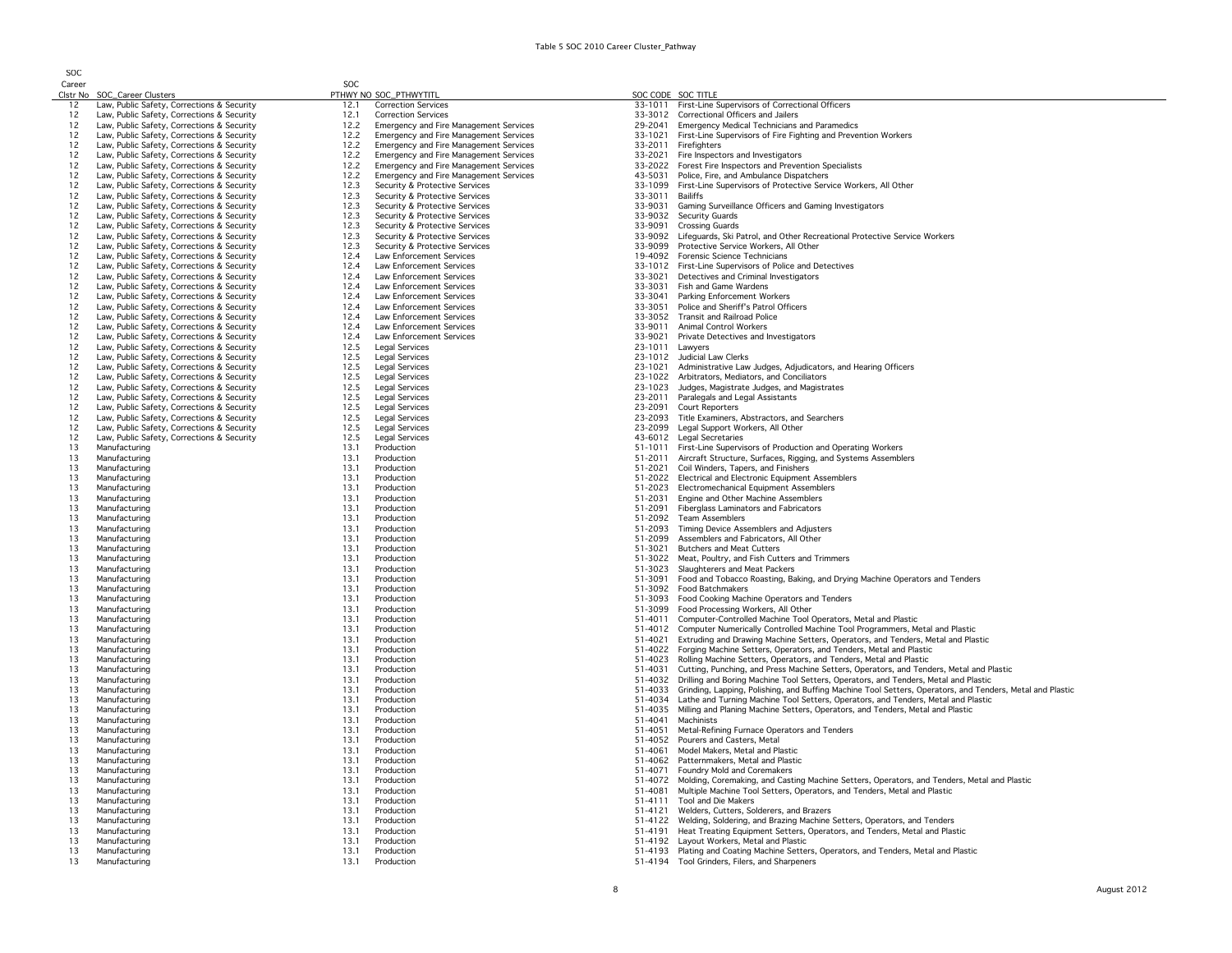| Career   |                                | SOC          |                                                                                              |                    |                                                                                                                                                                                 |
|----------|--------------------------------|--------------|----------------------------------------------------------------------------------------------|--------------------|---------------------------------------------------------------------------------------------------------------------------------------------------------------------------------|
|          | Clstr No SOC_Career Clusters   |              | PTHWY NO SOC_PTHWYTITL                                                                       |                    | SOC CODE SOC TITLE                                                                                                                                                              |
| 13       | Manufacturing                  | 13.1         | Production                                                                                   |                    | 51-4199 Metal Workers and Plastic Workers, All Other                                                                                                                            |
| 13<br>13 | Manufacturing<br>Manufacturing | 13.1<br>13.1 | Production<br>Production                                                                     | 51-6031<br>51-6041 | Sewing Machine Operators<br>Shoe and Leather Workers and Repairers                                                                                                              |
| 13       | Manufacturing                  | 13.1         | Production                                                                                   |                    | 51-6042 Shoe Machine Operators and Tenders                                                                                                                                      |
| 13       | Manufacturing                  | 13.1         | Production                                                                                   |                    | 51-6051 Sewers, Hand                                                                                                                                                            |
| 13       | Manufacturing                  | 13.1         | Production                                                                                   |                    | 51-6061 Textile Bleaching and Dyeing Machine Operators and Tenders                                                                                                              |
| 13       | Manufacturing                  | 13.1         | Production                                                                                   |                    | 51-6062 Textile Cutting Machine Setters, Operators, and Tenders                                                                                                                 |
| 13       | Manufacturing                  | 13.1         | Production                                                                                   | 51-6063            | Textile Knitting and Weaving Machine Setters, Operators, and Tenders                                                                                                            |
| 13<br>13 | Manufacturing<br>Manufacturing | 13.1<br>13.1 | Production<br>Production                                                                     | 51-6064<br>51-6091 | Textile Winding, Twisting, and Drawing Out Machine Setters, Operators, and Tenders<br>Extruding and Forming Machine Setters, Operators, and Tenders, Synthetic and Glass Fibers |
| 13       | Manufacturing                  | 13.1         | Production                                                                                   | 51-6092            | Fabric and Apparel Patternmakers                                                                                                                                                |
| 13       | Manufacturing                  | 13.1         | Production                                                                                   |                    | 51-6093 Upholsterers                                                                                                                                                            |
| 13       | Manufacturing                  | 13.1         | Production                                                                                   | 51-6099            | Textile, Apparel, and Furnishings Workers, All Other                                                                                                                            |
| 13       | Manufacturing                  | 13.1         | Production                                                                                   | 51-7011            | Cabinetmakers and Bench Carpenters                                                                                                                                              |
| 13<br>13 | Manufacturing<br>Manufacturing | 13.1<br>13.1 | Production<br>Production                                                                     | 51-7031            | 51-7021 Furniture Finishers<br>Model Makers, Wood                                                                                                                               |
| 13       | Manufacturing                  | 13.1         | Production                                                                                   |                    | 51-7032 Patternmakers, Wood                                                                                                                                                     |
| 13       | Manufacturing                  | 13.1         | Production                                                                                   | 51-7041            | Sawing Machine Setters, Operators, and Tenders, Wood                                                                                                                            |
| 13       | Manufacturing                  | 13.1         | Production                                                                                   |                    | 51-7042 Woodworking Machine Setters, Operators, and Tenders, Except Sawing                                                                                                      |
| 13       | Manufacturing                  | 13.1         | Production                                                                                   | 51-7099            | Woodworkers, All Other                                                                                                                                                          |
| 13       | Manufacturing                  | 13.1         | Production                                                                                   |                    | 51-8011 Nuclear Power Reactor Operators                                                                                                                                         |
| 13<br>13 | Manufacturing<br>Manufacturing | 13.1<br>13.1 | Production<br>Production                                                                     |                    | 51-8012 Power Distributors and Dispatchers<br>51-8013 Power Plant Operators                                                                                                     |
| 13       | Manufacturing                  | 13.1         | Production                                                                                   |                    | 51-8091 Chemical Plant and System Operators                                                                                                                                     |
| 13       | Manufacturing                  | 13.1         | Production                                                                                   |                    | 51-8092 Gas Plant Operators                                                                                                                                                     |
| 13       | Manufacturing                  | 13.1         | Production                                                                                   |                    | 51-8093 Petroleum Pump System Operators, Refinery Operators, and Gaugers                                                                                                        |
| 13       | Manufacturing                  | 131          | Production                                                                                   |                    | 51-8099 Plant and System Operators, All Other                                                                                                                                   |
| 13<br>13 | Manufacturing<br>Manufacturing | 13.1<br>13.1 | Production<br>Production                                                                     | 51-9011<br>51-9012 | Chemical Equipment Operators and Tenders<br>Separating, Filtering, Clarifying, Precipitating, and Still Machine Setters, Operators, and Tenders                                 |
| 13       | Manufacturing                  | 13.1         | Production                                                                                   | 51-9021            | Crushing, Grinding, and Polishing Machine Setters, Operators, and Tenders                                                                                                       |
| 13       | Manufacturing                  | 13.1         | Production                                                                                   | 51-9022            | Grinding and Polishing Workers, Hand                                                                                                                                            |
| 13       | Manufacturing                  | 13.1         | Production                                                                                   | 51-9023            | Mixing and Blending Machine Setters, Operators, and Tenders                                                                                                                     |
| 13       | Manufacturing                  | 13.1         | Production                                                                                   |                    | 51-9031 Cutters and Trimmers, Hand                                                                                                                                              |
| 13       | Manufacturing                  | 13.1         | Production                                                                                   |                    | 51-9032 Cutting and Slicing Machine Setters, Operators, and Tenders                                                                                                             |
| 13<br>13 | Manufacturing<br>Manufacturing | 13.1<br>13.1 | Production<br>Production                                                                     | 51-9041<br>51-9051 | Extruding, Forming, Pressing, and Compacting Machine Setters, Operators, and Tenders<br>Furnace, Kiln, Oven, Drier, and Kettle Operators and Tenders                            |
| 13       | Manufacturing                  | 13.1         | Production                                                                                   | 51-9071            | Jewelers and Precious Stone and Metal Workers                                                                                                                                   |
| 13       | Manufacturing                  | 13.1         | Production                                                                                   |                    | 51-9081 Dental Laboratory Technicians                                                                                                                                           |
| 13       | Manufacturing                  | 13.1         | Production                                                                                   |                    | 51-9083 Ophthalmic Laboratory Technicians                                                                                                                                       |
| 13       | Manufacturing                  | 13.1         | Production                                                                                   |                    | 51-9111 Packaging and Filling Machine Operators and Tenders                                                                                                                     |
| 13<br>13 | Manufacturing<br>Manufacturing | 13.1<br>131  | Production<br>Production                                                                     |                    | 51-9121 Coating, Painting, and Spraying Machine Setters, Operators, and Tenders<br>51-9122 Painters, Transportation Equipment                                                   |
| 13       | Manufacturing                  | 13.1         | Production                                                                                   |                    | 51-9123 Painting, Coating, and Decorating Workers                                                                                                                               |
| 13       | Manufacturing                  | 13.1         | Production                                                                                   |                    | 51-9141 Semiconductor Processors                                                                                                                                                |
| 13       | Manufacturing                  | 13.1         | Production                                                                                   |                    | 51-9151 Photographic Process Workers and Processing Machine Operators                                                                                                           |
| 13       | Manufacturing                  | 13.1         | Production                                                                                   | 51-9191            | Adhesive Bonding Machine Operators and Tenders                                                                                                                                  |
| 13<br>13 | Manufacturing<br>Manufacturing | 13.1<br>13.1 | Production<br>Production                                                                     |                    | 51-9192 Cleaning, Washing, and Metal Pickling Equipment Operators and Tenders<br>51-9193 Cooling and Freezing Equipment Operators and Tenders                                   |
| 13       | Manufacturing                  | 13.1         | Production                                                                                   |                    | 51-9194 Etchers and Engravers                                                                                                                                                   |
| 13       | Manufacturing                  | 13.1         | Production                                                                                   | 51-9195            | Molders, Shapers, and Casters, Except Metal and Plastic                                                                                                                         |
| 13       | Manufacturing                  | 13.1         | Production                                                                                   | 51-9196            | Paper Goods Machine Setters, Operators, and Tenders                                                                                                                             |
| 13       | Manufacturing                  | 13.1         | Production                                                                                   |                    | 51-9197 Tire Builders                                                                                                                                                           |
| 13<br>13 | Manufacturing<br>Manufacturing | 13.1<br>13.1 | Production<br>Production                                                                     |                    | 51-9198 Helpers--Production Workers<br>51-9199 Production Workers, All Other                                                                                                    |
| 13       | Manufacturing                  | 13.1         | Production                                                                                   |                    | 53-7063 Machine Feeders and Offbearers                                                                                                                                          |
| 13       | Manufacturing                  | 13.2         | Manufacturing Production Process Development                                                 |                    | 13-1023 Purchasing Agents, Except Wholesale, Retail, and Farm Products                                                                                                          |
| 13       | Manufacturing                  | 13.2         | Manufacturing Production Process Development                                                 |                    | 17-3012 Electrical and Electronics Drafters                                                                                                                                     |
| 13       | Manufacturing                  | 13.2         | Manufacturing Production Process Development                                                 |                    | 17-3013 Mechanical Drafters                                                                                                                                                     |
| 13       | Manufacturing                  | 13.2         | Manufacturing Production Process Development                                                 |                    | 17-3019 Drafters, All Other                                                                                                                                                     |
| 13<br>13 | Manufacturing<br>Manufacturing | 13.2<br>13.2 | Manufacturing Production Process Development<br>Manufacturing Production Process Development |                    | 17-3021 Aerospace Engineering and Operations Technicians<br>17-3023 Electrical and Electronics Engineering Technicians                                                          |
| 13       | Manufacturing                  | 13.2         | Manufacturing Production Process Development                                                 |                    | 17-3024 Electro-Mechanical Technicians                                                                                                                                          |
| 13       | Manufacturing                  | 13.2         | Manufacturing Production Process Development                                                 |                    | 17-3026 Industrial Engineering Technicians                                                                                                                                      |
| 13       | Manufacturing                  | 13.2         | Manufacturing Production Process Development                                                 |                    | 17-3027 Mechanical Engineering Technicians                                                                                                                                      |
| 13       | Manufacturing                  | 13.2<br>13.2 | Manufacturing Production Process Development                                                 |                    | 17-3029 Engineering Technicians, Except Drafters, All Other<br>Chemical Technicians                                                                                             |
| 13<br>13 | Manufacturing<br>Manufacturing | 132          | Manufacturing Production Process Development<br>Manufacturing Production Process Development | 19-4031<br>19-4051 | Nuclear Technicians                                                                                                                                                             |
| 13       | Manufacturing                  | 13.3         | Maintenance, Installation & Repair                                                           | 49-1011            | First-Line Supervisors of Mechanics, Installers, and Repairers                                                                                                                  |
| 13       | Manufacturing                  | 13.3         | Maintenance, Installation & Repair                                                           |                    | 49-2011 Computer, Automated Teller, and Office Machine Repairers                                                                                                                |
| 13       | Manufacturing                  | 13.3         | Maintenance, Installation & Repair                                                           | 49-2021            | Radio, Cellular, and Tower Equipment Installers and Repairs                                                                                                                     |
| 13       | Manufacturing                  | 13.3         | Maintenance, Installation & Repair                                                           |                    | 49-2092 Electric Motor, Power Tool, and Related Repairers                                                                                                                       |
| 13<br>13 | Manufacturing<br>Manufacturing | 13.3<br>13.3 | Maintenance, Installation & Repair<br>Maintenance, Installation & Repair                     |                    | 49-2094 Electrical and Electronics Repairers, Commercial and Industrial Equipment<br>49-2095 Electrical and Electronics Repairers, Powerhouse, Substation, and Relay            |
| 13       | Manufacturing                  | 13.3         | Maintenance, Installation & Repair                                                           |                    | 49-2097 Electronic Home Entertainment Equipment Installers and Repairers                                                                                                        |
| 13       | Manufacturing                  | 13.3         | Maintenance, Installation & Repair                                                           |                    | 49-2098 Security and Fire Alarm Systems Installers                                                                                                                              |
| 13       | Manufacturing                  | 13.3         | Maintenance, Installation & Repair                                                           |                    | 49-3053 Outdoor Power Equipment and Other Small Engine Mechanics                                                                                                                |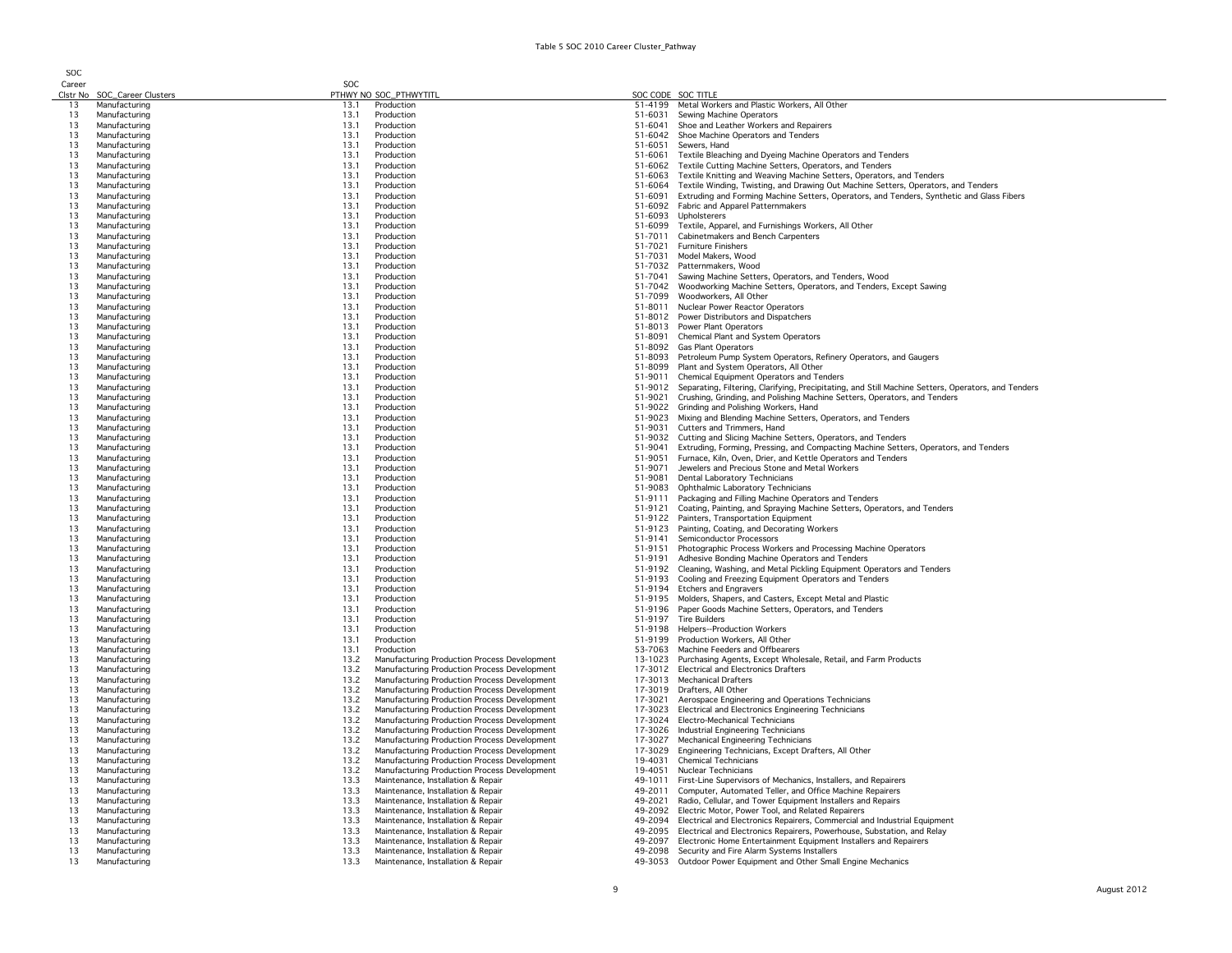| Career   |                                                                                                  | SOC          |                                                                          |                    |                                                                                                                                                                                               |
|----------|--------------------------------------------------------------------------------------------------|--------------|--------------------------------------------------------------------------|--------------------|-----------------------------------------------------------------------------------------------------------------------------------------------------------------------------------------------|
|          | Clstr No SOC_Career Clusters                                                                     |              | PTHWY NO SOC_PTHWYTITL                                                   |                    | SOC CODE SOC TITLE                                                                                                                                                                            |
| 13       | Manufacturing                                                                                    | 13.3         | Maintenance, Installation & Repair                                       |                    | 49-9031 Home Appliance Repairers                                                                                                                                                              |
| 13       | Manufacturing                                                                                    | 13.3         | Maintenance, Installation & Repair                                       |                    | 49-9041 Industrial Machinery Mechanics                                                                                                                                                        |
| 13       | Manufacturing                                                                                    | 13.3         | Maintenance, Installation & Repair                                       | 49-9043            | Maintenance Workers, Machinery                                                                                                                                                                |
| 13       | Manufacturing                                                                                    | 13.3         | Maintenance, Installation & Repair                                       | 49-9061            | Camera and Photographic Equipment Repairers                                                                                                                                                   |
| 13       | Manufacturing                                                                                    | 13.3         | Maintenance, Installation & Repair                                       | 49-9062            | <b>Medical Equipment Repairers</b>                                                                                                                                                            |
| 13<br>13 | Manufacturing<br>Manufacturing                                                                   | 13.3<br>13.3 | Maintenance, Installation & Repair                                       | 49-9063<br>49-9064 | Musical Instrument Repairers and Tuners<br><b>Watch Repairers</b>                                                                                                                             |
| 13       | Manufacturing                                                                                    | 13.3         | Maintenance, Installation & Repair<br>Maintenance, Installation & Repair | 49-9069            | Precision Instrument and Equipment Repairers, All Other                                                                                                                                       |
| 13       | Manufacturing                                                                                    | 13.3         | Maintenance, Installation & Repair                                       | 49-9071            | Maintenance and Repair Workers, General                                                                                                                                                       |
| 13       | Manufacturing                                                                                    | 13.3         | Maintenance, Installation & Repair                                       | 49-9081            | Wind Turbine Service Technicians                                                                                                                                                              |
| 13       | Manufacturing                                                                                    | 13.3         | Maintenance, Installation & Repair                                       | 49-9091            | Coin, Vending, and Amusement Machine Servicers and Repairers                                                                                                                                  |
| 13       | Manufacturing                                                                                    | 13.3         | Maintenance, Installation & Repair                                       |                    | 49-9093 Fabric Menders, Except Garment                                                                                                                                                        |
| 13       | Manufacturing                                                                                    | 13.3         | Maintenance, Installation & Repair                                       |                    | 49-9094 Locksmiths and Safe Repairers                                                                                                                                                         |
| 13       | Manufacturing                                                                                    | 13.3         | Maintenance, Installation & Repair                                       |                    | 49-9099 Installation, Maintenance, and Repair Workers, All Other                                                                                                                              |
| 13       | Manufacturing                                                                                    | 13.3         | Maintenance, Installation & Repair                                       |                    | 51-9082 Medical Appliance Technicians                                                                                                                                                         |
| 13       | Manufacturing                                                                                    | 13.4         | <b>Quality Assurance</b>                                                 | 43-5061            | Production, Planning, and Expediting Clerks                                                                                                                                                   |
| 13       | Manufacturing                                                                                    | 13.4         | <b>Quality Assurance</b>                                                 | 43-5111            | Weighers, Measurers, Checkers, and Samplers, Recordkeeping                                                                                                                                    |
| 13       | Manufacturing                                                                                    | 13.4         | <b>Quality Assurance</b>                                                 | 51-9061            | Inspectors, Testers, Sorters, Samplers, and Weighers                                                                                                                                          |
| 14<br>14 | Marketing<br>Marketing                                                                           | 14.1<br>14.1 | Marketing Management                                                     | 11-2011            | Advertising and Promotions Managers<br>Marketing Managers                                                                                                                                     |
| 14       | Marketing                                                                                        | 14.1         | Marketing Management<br>Marketing Management                             | 11-2021<br>11-2022 | Sales Managers                                                                                                                                                                                |
| 14       | Marketing                                                                                        | 14.1         | Marketing Management                                                     | 11-2031            | Public Relations and Fundraising Managers                                                                                                                                                     |
| 14       | Marketing                                                                                        | 14.1         | Marketing Management                                                     | 11-9141            | Property, Real Estate, and Community Association Managers                                                                                                                                     |
| 14       | Marketing                                                                                        | 14.2         | <b>Professional Sales</b>                                                | 41-1011            | First-Line Supervisors of Retail Sales Workers                                                                                                                                                |
| 14       | Marketing                                                                                        | 14.2         | <b>Professional Sales</b>                                                | 41-1012            | First-Line Supervisors of Non-Retail Sales Workers                                                                                                                                            |
| 14       | Marketing                                                                                        | 14.2         | <b>Professional Sales</b>                                                | 41-2011            | Cashiers                                                                                                                                                                                      |
| 14       | Marketing                                                                                        | 14.2         | Professional Sales                                                       | 41-2021            | Counter and Rental Clerks                                                                                                                                                                     |
| 14       | Marketing                                                                                        | 142          | <b>Professional Sales</b>                                                |                    | 41-2022 Parts Salespersons                                                                                                                                                                    |
| 14       | Marketing                                                                                        | 14.2         | <b>Professional Sales</b>                                                | 41-2031            | <b>Retail Salespersons</b>                                                                                                                                                                    |
| 14       | Marketing                                                                                        | 14.2         | <b>Professional Sales</b>                                                |                    | 41-3011 Advertising Sales Agents                                                                                                                                                              |
| 14<br>14 | Marketing                                                                                        | 14.2<br>14.2 | <b>Professional Sales</b><br><b>Professional Sales</b>                   | 41-3099<br>41-4011 | Sales Representatives, Services, All Other                                                                                                                                                    |
| 14       | Marketing<br>Marketing                                                                           | 14.2         | <b>Professional Sales</b>                                                |                    | Sales Representatives, Wholesale and Manufacturing, Technical and Scientific Products<br>41-4012 Sales Representatives, Wholesale and Manufacturing, Except Technical and Scientific Products |
| 14       | Marketing                                                                                        | 14.2         | <b>Professional Sales</b>                                                |                    | 41-9011 Demonstrators and Product Promoters                                                                                                                                                   |
| 14       | Marketing                                                                                        | 14.2         | <b>Professional Sales</b>                                                | 41-9021            | <b>Real Estate Brokers</b>                                                                                                                                                                    |
| 14       | Marketing                                                                                        | 14.2         | <b>Professional Sales</b>                                                |                    | 41-9022 Real Estate Sales Agents                                                                                                                                                              |
| 14       | Marketing                                                                                        | 14.2         | <b>Professional Sales</b>                                                | 41-9031            | Sales Engineers                                                                                                                                                                               |
| 14       | Marketing                                                                                        | 14.2         | <b>Professional Sales</b>                                                | 41-9041            | Telemarketers                                                                                                                                                                                 |
| 14       | Marketing                                                                                        | 14.2         | <b>Professional Sales</b>                                                | 41-9091            | Door-to-Door Sales Workers, News and Street Vendors, and Related Workers                                                                                                                      |
| 14<br>14 | Marketing                                                                                        | 14.2<br>14.2 | <b>Professional Sales</b><br><b>Professional Sales</b>                   | 41-9099            | Sales and Related Workers, All Other                                                                                                                                                          |
| 14       | Marketing<br>Marketing                                                                           | 14.3         | Merchandising                                                            | 53-3031            | Driver/Sales Workers<br>13-1022 Wholesale and Retail Buyers, Except Farm Products                                                                                                             |
| 14       | Marketing                                                                                        | 14.3         | Merchandising                                                            | 27-1026            | Merchandise Displayers and Window Trimmers                                                                                                                                                    |
| 14       | Marketing                                                                                        | 14.3         | Merchandising                                                            | 41-9012            | Models                                                                                                                                                                                        |
| 14       | Marketing                                                                                        | 14.4         | Marketing Communications                                                 | 27-3031            | <b>Public Relations Specialists</b>                                                                                                                                                           |
| 14       | Marketing                                                                                        | 14.5         | Marketing Research                                                       | 13-1161            | Market Research Analysts and Marketing Specialists                                                                                                                                            |
| 15       | Science, Technology, Engineering & Mathematics                                                   | 15.1         | Engineering and Technology                                               | 11-9041            | Architectural and Engineering Managers                                                                                                                                                        |
| 15       | Science, Technology, Engineering & Mathematics                                                   | 15.1         | Engineering and Technology                                               | 17-2011            | Aerospace Engineers                                                                                                                                                                           |
| 15       | Science, Technology, Engineering & Mathematics                                                   | 15.1         | Engineering and Technology                                               | 17-2041            | <b>Chemical Engineers</b>                                                                                                                                                                     |
| 15<br>15 | Science, Technology, Engineering & Mathematics                                                   | 15.1<br>15.1 | Engineering and Technology                                               | 17-2061            | Computer Hardware Engineers<br>17-2071 Electrical Engineers                                                                                                                                   |
| 15       | Science, Technology, Engineering & Mathematics<br>Science, Technology, Engineering & Mathematics | 15.1         | Engineering and Technology<br>Engineering and Technology                 |                    | 17-2072 Electronics Engineers, Except Computer                                                                                                                                                |
| 15       | Science, Technology, Engineering & Mathematics                                                   | 15.1         | Engineering and Technology                                               | 17-2111            | Health and Safety Engineers, Except Mining Safety Engineers and Inspectors                                                                                                                    |
| 15       | Science, Technology, Engineering & Mathematics                                                   | 15.1         | Engineering and Technology                                               |                    | 17-2112 Industrial Engineers                                                                                                                                                                  |
| 15       | Science, Technology, Engineering & Mathematics                                                   | 15.1         | <b>Engineering and Technology</b>                                        |                    | 17-2121 Marine Engineers and Naval Architects                                                                                                                                                 |
| 15       | Science, Technology, Engineering & Mathematics                                                   | 15.1         | Engineering and Technology                                               | 17-2131            | <b>Materials Engineers</b>                                                                                                                                                                    |
| 15       | Science, Technology, Engineering & Mathematics                                                   | 15.1         | Engineering and Technology                                               | 17-2141            | <b>Mechanical Engineers</b>                                                                                                                                                                   |
| 15       | Science, Technology, Engineering & Mathematics                                                   | 15.1         | Engineering and Technology                                               | 17-2151            | Mining and Geological Engineers, Including Mining Safety Engineers                                                                                                                            |
| 15<br>15 | Science, Technology, Engineering & Mathematics                                                   | 15.1<br>15.1 | Engineering and Technology                                               | 17-2161<br>17-2171 | <b>Nuclear Engineers</b><br><b>Petroleum Engineers</b>                                                                                                                                        |
| 15       | Science, Technology, Engineering & Mathematics<br>Science, Technology, Engineering & Mathematics | 15.1         | Engineering and Technology<br>Engineering and Technology                 | 17-2199            | Engineers, All Other                                                                                                                                                                          |
| 15       | Science, Technology, Engineering & Mathematics                                                   | 15.2         | Science and Mathematics                                                  | 15-1111            | Computer and Information Research Scientists                                                                                                                                                  |
| 15       | Science, Technology, Engineering & Mathematics                                                   | 15.2         | Science and Mathematics                                                  | 15-2021            | Mathematicians                                                                                                                                                                                |
| 15       | Science, Technology, Engineering & Mathematics                                                   | 15.2         | Science and Mathematics                                                  | 15-2041            | Statisticians                                                                                                                                                                                 |
| 15       | Science, Technology, Engineering & Mathematics                                                   | 15.2         | Science and Mathematics                                                  | 15-2091            | Mathematical Technicians                                                                                                                                                                      |
| 15       | Science, Technology, Engineering & Mathematics                                                   | 15.2         | Science and Mathematics                                                  | 15-2099            | Mathematical Science Occupations, All Other                                                                                                                                                   |
| 15       | Science, Technology, Engineering & Mathematics                                                   | 15.2         | Science and Mathematics                                                  | 17-1021            | Cartographers and Photogrammetrists                                                                                                                                                           |
| 15       | Science, Technology, Engineering & Mathematics                                                   | 15.2         | Science and Mathematics                                                  | 19-1021            | <b>Biochemists and Biophysicists</b>                                                                                                                                                          |
| 15       | Science, Technology, Engineering & Mathematics                                                   | 15.2         | Science and Mathematics                                                  |                    | 19-1022 Microbiologists                                                                                                                                                                       |
| 15<br>15 | Science, Technology, Engineering & Mathematics                                                   | 15.2<br>15.2 | Science and Mathematics<br>Science and Mathematics                       | 19-1029<br>19-1031 | Biological Scientists, All Other<br><b>Conservation Scientists</b>                                                                                                                            |
| 15       | Science, Technology, Engineering & Mathematics<br>Science, Technology, Engineering & Mathematics | 15.2         | Science and Mathematics                                                  |                    | 19-1099 Life Scientists, All Other                                                                                                                                                            |
| 15       | Science, Technology, Engineering & Mathematics                                                   | 15.2         | Science and Mathematics                                                  | 19-2011            | Astronomers                                                                                                                                                                                   |
| 15       | Science, Technology, Engineering & Mathematics                                                   | 15.2         | Science and Mathematics                                                  | 19-2012            | Physicists                                                                                                                                                                                    |
| 15       | Science, Technology, Engineering & Mathematics                                                   | 15.2         | Science and Mathematics                                                  | 19-2021            | Atmospheric and Space Scientists                                                                                                                                                              |
| 15       | Science, Technology, Engineering & Mathematics                                                   | 15.2         | <b>Science and Mathematics</b>                                           |                    | 19-2031 Chemists                                                                                                                                                                              |
|          |                                                                                                  |              |                                                                          |                    |                                                                                                                                                                                               |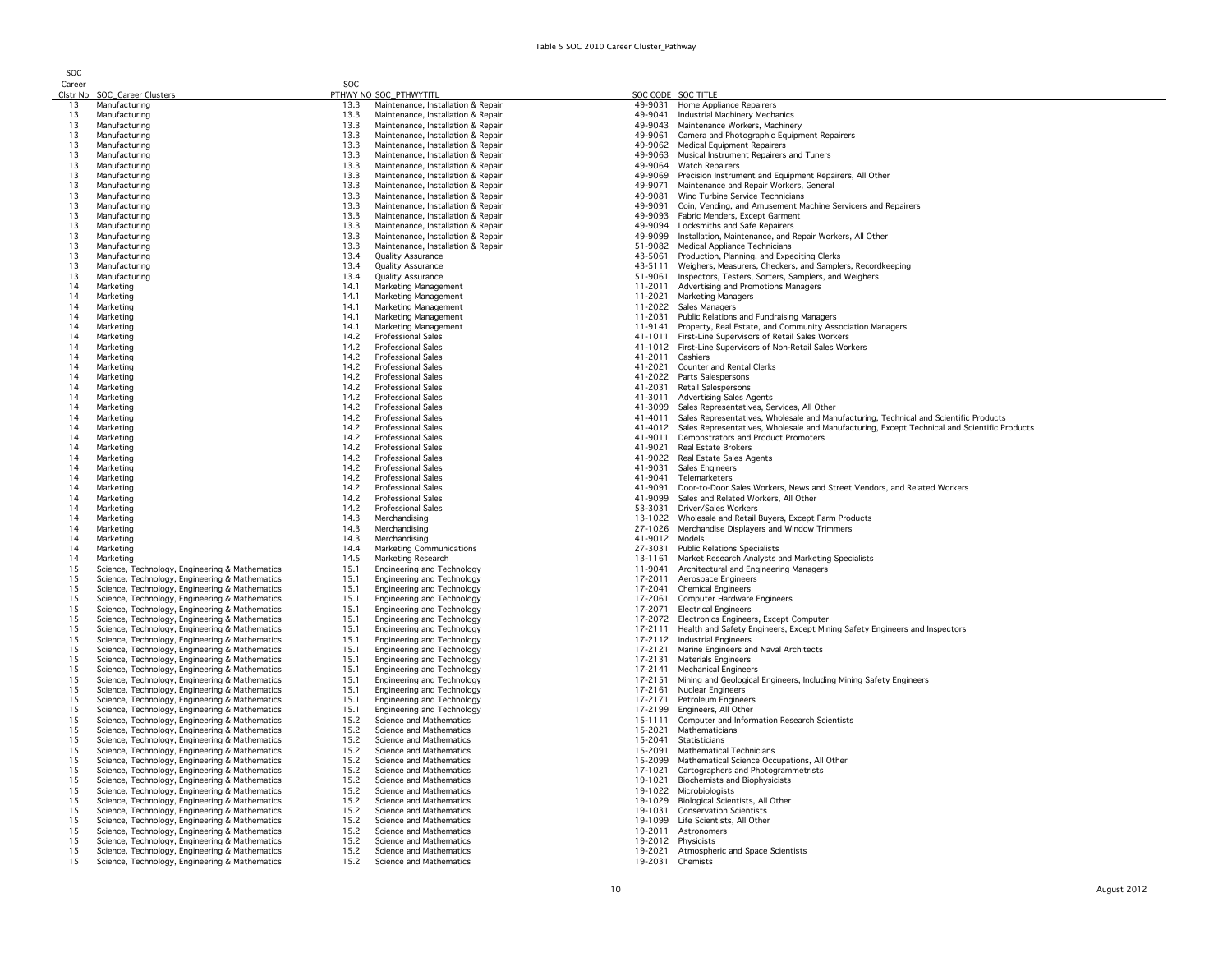| SOC      |                                                                                                  |              |                                                                                        |                    |                                                                                                       |
|----------|--------------------------------------------------------------------------------------------------|--------------|----------------------------------------------------------------------------------------|--------------------|-------------------------------------------------------------------------------------------------------|
| Career   |                                                                                                  | <b>SOC</b>   |                                                                                        |                    |                                                                                                       |
|          | Clstr No SOC_Career Clusters                                                                     |              | PTHWY NO SOC_PTHWYTITL                                                                 | SOC CODE SOC TITLE |                                                                                                       |
| 15       | Science, Technology, Engineering & Mathematics                                                   | 15.2         | Science and Mathematics                                                                |                    | 19-2032 Materials Scientists                                                                          |
| 15       | Science, Technology, Engineering & Mathematics                                                   | 15.2         | Science and Mathematics                                                                |                    | 19-2041 Environmental Scientists and Specialists, Including Health                                    |
| 15       | Science, Technology, Engineering & Mathematics                                                   | 15.2         | Science and Mathematics                                                                | 19-2042            | Geoscientists, Except Hydrologists and Geographers                                                    |
| 15<br>15 | Science, Technology, Engineering & Mathematics                                                   | 15.2         | Science and Mathematics                                                                | 19-2043            | Hydrologists                                                                                          |
|          | Science, Technology, Engineering & Mathematics                                                   | 15.2         | Science and Mathematics                                                                | 19-2099            | Physical Scientists, All Other                                                                        |
| 15<br>15 | Science, Technology, Engineering & Mathematics                                                   | 15.2<br>15.2 | Science and Mathematics<br>Science and Mathematics                                     | 19-3022            | 19-3011 Economists<br><b>Survey Researchers</b>                                                       |
| 15       | Science, Technology, Engineering & Mathematics                                                   | 15.2         | Science and Mathematics                                                                | 19-3041            | Sociologists                                                                                          |
|          | Science, Technology, Engineering & Mathematics                                                   |              |                                                                                        |                    |                                                                                                       |
| 15<br>15 | Science, Technology, Engineering & Mathematics                                                   | 15.2<br>15.2 | Science and Mathematics<br>Science and Mathematics                                     | 19-3091<br>19-3092 | Anthropologists and Archeologists<br>Geographers                                                      |
| 15       | Science, Technology, Engineering & Mathematics<br>Science, Technology, Engineering & Mathematics | 15.2         | Science and Mathematics                                                                | 19-3093            | Historians                                                                                            |
| 15       | Science, Technology, Engineering & Mathematics                                                   | 15.2         | Science and Mathematics                                                                |                    | 19-3094 Political Scientists                                                                          |
| 15       | Science, Technology, Engineering & Mathematics                                                   | 15.2         | Science and Mathematics                                                                | 19-3099            | Social Scientists and Related Workers, All Other                                                      |
| 15       | Science, Technology, Engineering & Mathematics                                                   | 15.2         | Science and Mathematics                                                                | 19-4061            | Social Science Research Assistants                                                                    |
| 15       | Science, Technology, Engineering & Mathematics                                                   | 15.2         | Science and Mathematics                                                                | 19-4099            | Life, Physical, and Social Science Technicians, All Other                                             |
| 16       | Transportation, Distribution & Logistics                                                         | 16.1         | <b>Transportation Operations</b>                                                       | 43-5021            | <b>Couriers and Messengers</b>                                                                        |
| 16       | Transportation, Distribution & Logistics                                                         | 16.1         | <b>Transportation Operations</b>                                                       | 53-1011            | Aircraft Cargo Handling Supervisors                                                                   |
| 16       | Transportation, Distribution & Logistics                                                         | 16.1         | <b>Transportation Operations</b>                                                       | 53-1021            | First-Line Supervisors of Helpers, Laborers, and Material Movers, Hand                                |
| 16       | Transportation, Distribution & Logistics                                                         | 16.1         | <b>Transportation Operations</b>                                                       | 53-1031            | First-Line Supervisors of Transportation and Material-Moving Machine and Vehicle Operators            |
| 16       | Transportation, Distribution & Logistics                                                         | 16.1         | <b>Transportation Operations</b>                                                       | 53-2011            | Airline Pilots, Copilots, and Flight Engineers                                                        |
| 16       | Transportation, Distribution & Logistics                                                         | 16.1         | <b>Transportation Operations</b>                                                       |                    | 53-2012 Commercial Pilots                                                                             |
| 16       | Transportation, Distribution & Logistics                                                         | 16.1         | <b>Transportation Operations</b>                                                       | 53-2031            | <b>Flight Attendants</b>                                                                              |
| 16       | Transportation, Distribution & Logistics                                                         | 16.1         | <b>Transportation Operations</b>                                                       | 53-3011            | Ambulance Drivers and Attendants, Except Emergency Medical Technicians                                |
| 16       | Transportation, Distribution & Logistics                                                         | 16.1         | <b>Transportation Operations</b>                                                       | 53-3021            | Bus Drivers, Transit and Intercity                                                                    |
| 16       | Transportation, Distribution & Logistics                                                         | 16.1         | <b>Transportation Operations</b>                                                       |                    | 53-3022 Bus Drivers, School or Special Client                                                         |
| 16       | Transportation, Distribution & Logistics                                                         | 16.1         | <b>Transportation Operations</b>                                                       |                    | 53-3032 Heavy and Tractor-Trailer Truck Drivers                                                       |
| 16       | Transportation, Distribution & Logistics                                                         | 16.1         | <b>Transportation Operations</b>                                                       |                    | 53-3033 Light Truck or Delivery Services Drivers                                                      |
| 16       | Transportation, Distribution & Logistics                                                         | 16.1         | <b>Transportation Operations</b>                                                       |                    | 53-3041 Taxi Drivers and Chauffeurs                                                                   |
| 16       | Transportation, Distribution & Logistics                                                         | 16.1         | <b>Transportation Operations</b>                                                       |                    | 53-3099 Motor Vehicle Operators, All Other                                                            |
| 16       | Transportation, Distribution & Logistics                                                         | 16.1         | <b>Transportation Operations</b>                                                       |                    | 53-4011 Locomotive Engineers                                                                          |
| 16       | Transportation, Distribution & Logistics                                                         | 16.1         | <b>Transportation Operations</b>                                                       |                    | 53-4012 Locomotive Firers                                                                             |
| 16       | Transportation, Distribution & Logistics                                                         | 16.1         | <b>Transportation Operations</b>                                                       | 53-4013            | Rail Yard Engineers, Dinkey Operators, and Hostlers                                                   |
| 16       | Transportation, Distribution & Logistics                                                         | 16.1         | <b>Transportation Operations</b>                                                       | 53-4021            | Railroad Brake, Signal, and Switch Operators                                                          |
| 16       | Transportation, Distribution & Logistics                                                         | 16.1         | <b>Transportation Operations</b>                                                       | 53-4031            | Railroad Conductors and Yardmasters                                                                   |
| 16       | Transportation, Distribution & Logistics                                                         | 16.1         | <b>Transportation Operations</b>                                                       | 53-4041            | Subway and Streetcar Operators                                                                        |
| 16       | Transportation, Distribution & Logistics                                                         | 16.1         | <b>Transportation Operations</b>                                                       | 53-4099            | Rail Transportation Workers, All Other                                                                |
| 16       | Transportation, Distribution & Logistics                                                         | 16.1         | <b>Transportation Operations</b>                                                       | 53-5011            | Sailors and Marine Oilers                                                                             |
| 16       | Transportation, Distribution & Logistics                                                         | 16.1         | <b>Transportation Operations</b>                                                       | 53-5021            | Captains, Mates, and Pilots of Water Vessels                                                          |
| 16       | Transportation, Distribution & Logistics                                                         | 16.1         | <b>Transportation Operations</b>                                                       | 53-5022            | Motorboat Operators                                                                                   |
| 16       | Transportation, Distribution & Logistics                                                         | 16.1         | <b>Transportation Operations</b>                                                       | 53-5031            | <b>Ship Engineers</b>                                                                                 |
| 16       | Transportation, Distribution & Logistics                                                         | 16.1         | <b>Transportation Operations</b>                                                       | 53-6011            | <b>Bridge and Lock Tenders</b>                                                                        |
| 16       | Transportation, Distribution & Logistics                                                         | 16.1         | <b>Transportation Operations</b>                                                       | 53-6061            | Transportation Attendants, Except Flight Attendants                                                   |
| 16       | Transportation, Distribution & Logistics                                                         | 16.1         | <b>Transportation Operations</b>                                                       | 53-6099            | Transportation Workers, All Other                                                                     |
| 16       | Transportation, Distribution & Logistics                                                         | 16.1         | <b>Transportation Operations</b>                                                       | 53-7051            | Industrial Truck and Tractor Operators                                                                |
| 16       | Transportation, Distribution & Logistics                                                         | 16.1         | <b>Transportation Operations</b>                                                       |                    | 53-7062 Laborers and Freight, Stock, and Material Movers, Hand                                        |
| 16       | Transportation, Distribution & Logistics                                                         | 16.1         | <b>Transportation Operations</b>                                                       |                    | 53-7064 Packers and Packagers, Hand                                                                   |
| 16       | Transportation, Distribution & Logistics                                                         | 16.1         | <b>Transportation Operations</b>                                                       |                    | 53-7071 Gas Compressor and Gas Pumping Station Operators                                              |
| 16       | Transportation, Distribution & Logistics                                                         | 16.1         | <b>Transportation Operations</b>                                                       |                    | 53-7072 Pump Operators, Except Wellhead Pumpers                                                       |
| 16       | Transportation, Distribution & Logistics                                                         | 16.1         | <b>Transportation Operations</b>                                                       |                    | 53-7073 Wellhead Pumpers                                                                              |
| 16       | Transportation, Distribution & Logistics                                                         | 16.1         | <b>Transportation Operations</b>                                                       | 53-7111            | Mine Shuttle Car Operators                                                                            |
| 16       | Transportation, Distribution & Logistics                                                         | 16.1         | <b>Transportation Operations</b>                                                       | 53-7121            | Tank Car, Truck, and Ship Loaders                                                                     |
| 16       | Transportation, Distribution & Logistics                                                         | 16.1         | <b>Transportation Operations</b>                                                       | 53-7199            | Material Moving Workers, All Other                                                                    |
| 16       | Transportation, Distribution & Logistics                                                         | 16.2         | Logistics Planning and Management Services                                             | 11-3071            | Transportation, Storage, and Distribution Managers                                                    |
| 16       | Transportation, Distribution & Logistics                                                         | 16.2         | Logistics Planning and Management Services                                             | 13-1081            | Logisticians                                                                                          |
| 16       | Transportation, Distribution & Logistics                                                         | 16.2         | Logistics Planning and Management Services                                             | 43-5032            | Dispatchers, Except Police, Fire, and Ambulance                                                       |
| 16       | Transportation, Distribution & Logistics                                                         | 16.4         | Facility and Mobile Equipment Maintenance                                              | 47-4061            | Rail-Track Laying and Maintenance Equipment Operators                                                 |
| 16<br>16 | Transportation, Distribution & Logistics                                                         | 16.4<br>16.4 | Facility and Mobile Equipment Maintenance<br>Facility and Mobile Equipment Maintenance | 49-2091<br>49-2093 | Avionics Technicians<br>Electrical and Electronics Installers and Repairers, Transportation Equipment |
| 16       | Transportation, Distribution & Logistics                                                         | 16.4         | Facility and Mobile Equipment Maintenance                                              |                    | 49-2096 Electronic Equipment Installers and Repairers, Motor Vehicles                                 |
| 16       | Transportation, Distribution & Logistics<br>Transportation, Distribution & Logistics             | 16.4         | Facility and Mobile Equipment Maintenance                                              | 49-3011            | Aircraft Mechanics and Service Technicians                                                            |
| 16       |                                                                                                  | 16.4         |                                                                                        | 49-3021            |                                                                                                       |
| 16       | Transportation, Distribution & Logistics<br>Transportation, Distribution & Logistics             | 16.4         | Facility and Mobile Equipment Maintenance<br>Facility and Mobile Equipment Maintenance |                    | Automotive Body and Related Repairers<br>49-3022 Automotive Glass Installers and Repairers            |
| 16       | Transportation, Distribution & Logistics                                                         | 16.4         | Facility and Mobile Equipment Maintenance                                              | 49-3023            | Automotive Service Technicians and Mechanics                                                          |
| 16       | Transportation, Distribution & Logistics                                                         | 16.4         | Facility and Mobile Equipment Maintenance                                              | 49-3031            | Bus and Truck Mechanics and Diesel Engine Specialists                                                 |
| 16       | Transportation, Distribution & Logistics                                                         | 16.4         | Facility and Mobile Equipment Maintenance                                              |                    | 49-3042 Mobile Heavy Equipment Mechanics, Except Engines                                              |
| 16       | Transportation, Distribution & Logistics                                                         | 16.4         | Facility and Mobile Equipment Maintenance                                              |                    | 49-3043 Rail Car Repairers                                                                            |
| 16       | Transportation, Distribution & Logistics                                                         | 16.4         | Facility and Mobile Equipment Maintenance                                              |                    | 49-3051 Motorboat Mechanics and Service Technicians                                                   |
| 16       | Transportation, Distribution & Logistics                                                         | 16.4         | Facility and Mobile Equipment Maintenance                                              | 49-3052            | Motorcycle Mechanics                                                                                  |
| 16       | Transportation, Distribution & Logistics                                                         | 16.4         | Facility and Mobile Equipment Maintenance                                              | 49-3091            | <b>Bicycle Repairers</b>                                                                              |
| 16       | Transportation, Distribution & Logistics                                                         | 16.4         | Facility and Mobile Equipment Maintenance                                              | 49-3092            | Recreational Vehicle Service Technicians                                                              |
| 16       | Transportation, Distribution & Logistics                                                         | 16.4         | Facility and Mobile Equipment Maintenance                                              | 49-3093            | Tire Repairers and Changers                                                                           |
| 16       | Transportation, Distribution & Logistics                                                         | 16.4         | Facility and Mobile Equipment Maintenance                                              | 49-9097            | Signal and Track Switch Repairers                                                                     |
| 16       | Transportation, Distribution & Logistics                                                         | 16.4         | Facility and Mobile Equipment Maintenance                                              | 53-6031            | Automotive and Watercraft Service Attendants                                                          |
| 16       | Transportation, Distribution & Logistics                                                         | 16.4         | Facility and Mobile Equipment Maintenance                                              | 53-7061            | Cleaners of Vehicles and Equipment                                                                    |
| 16       | Transportation, Distribution & Logistics                                                         | 16.5         | Transportation Systems/Infrastructure Planning, Management and                         | 53-2021            | Air Traffic Controllers                                                                               |
| 16       | Transportation, Distribution & Logistics                                                         | 16.5         | Transportation Systems/Infrastructure Planning, Management and                         | 53-2022            | Airfield Operations Specialists                                                                       |